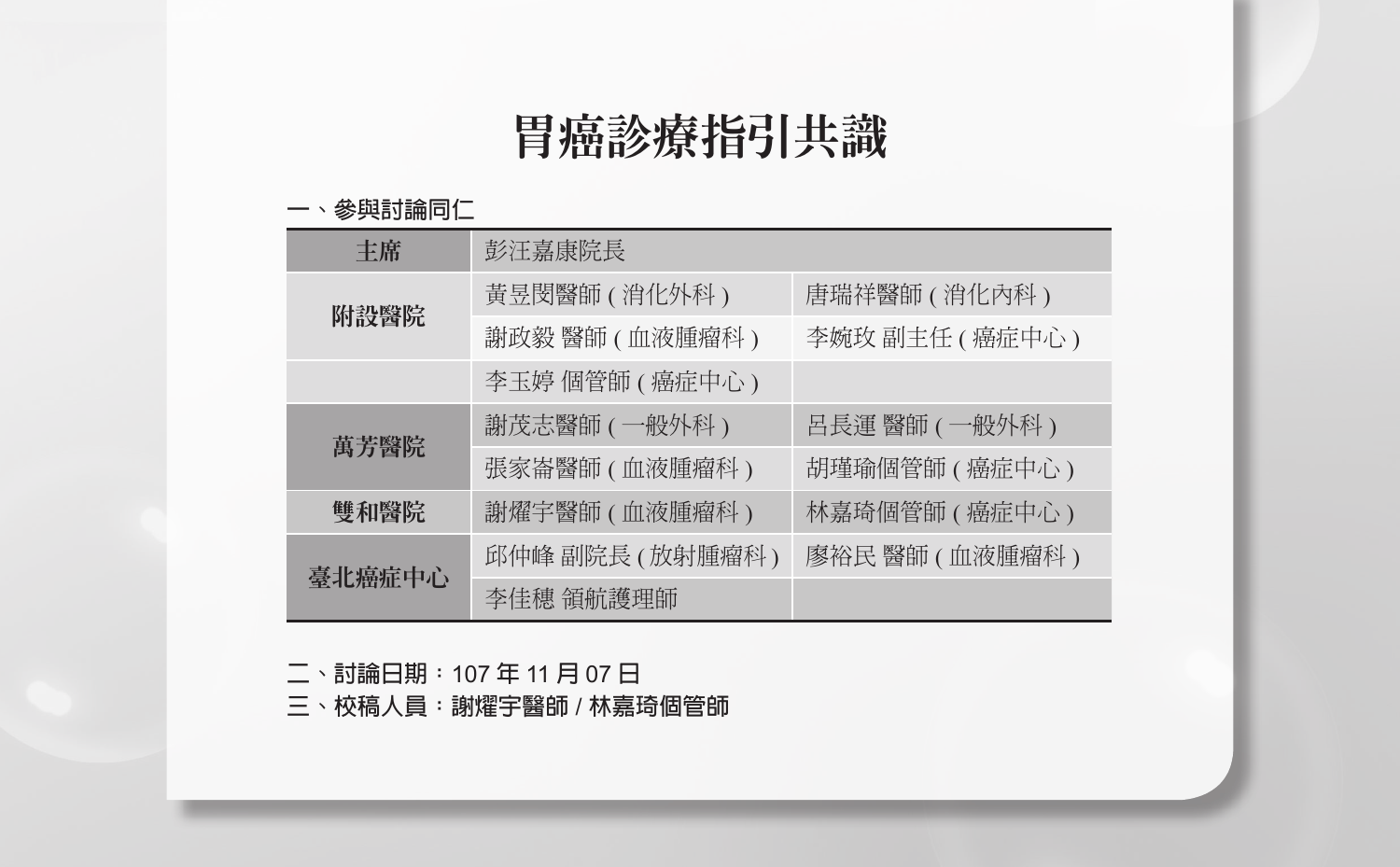# 107 **年版與上一版差異** :

| 106年版                 | 107年修訂版                          |
|-----------------------|----------------------------------|
| 胃癌診療指引共識-1            | 新增                               |
| 選擇性檢查                 | $MMR/PD-L1$                      |
| 《 胃癌診療指引共識 -3 》       | 修訂                               |
| 1. 化學治療               | ·全身性治療                           |
| 2. 化學治療 或 臨床試驗 或 支持療法 | 修訂 • 全身性治療 或 同步化放療 或 臨床試驗 或 支持療法 |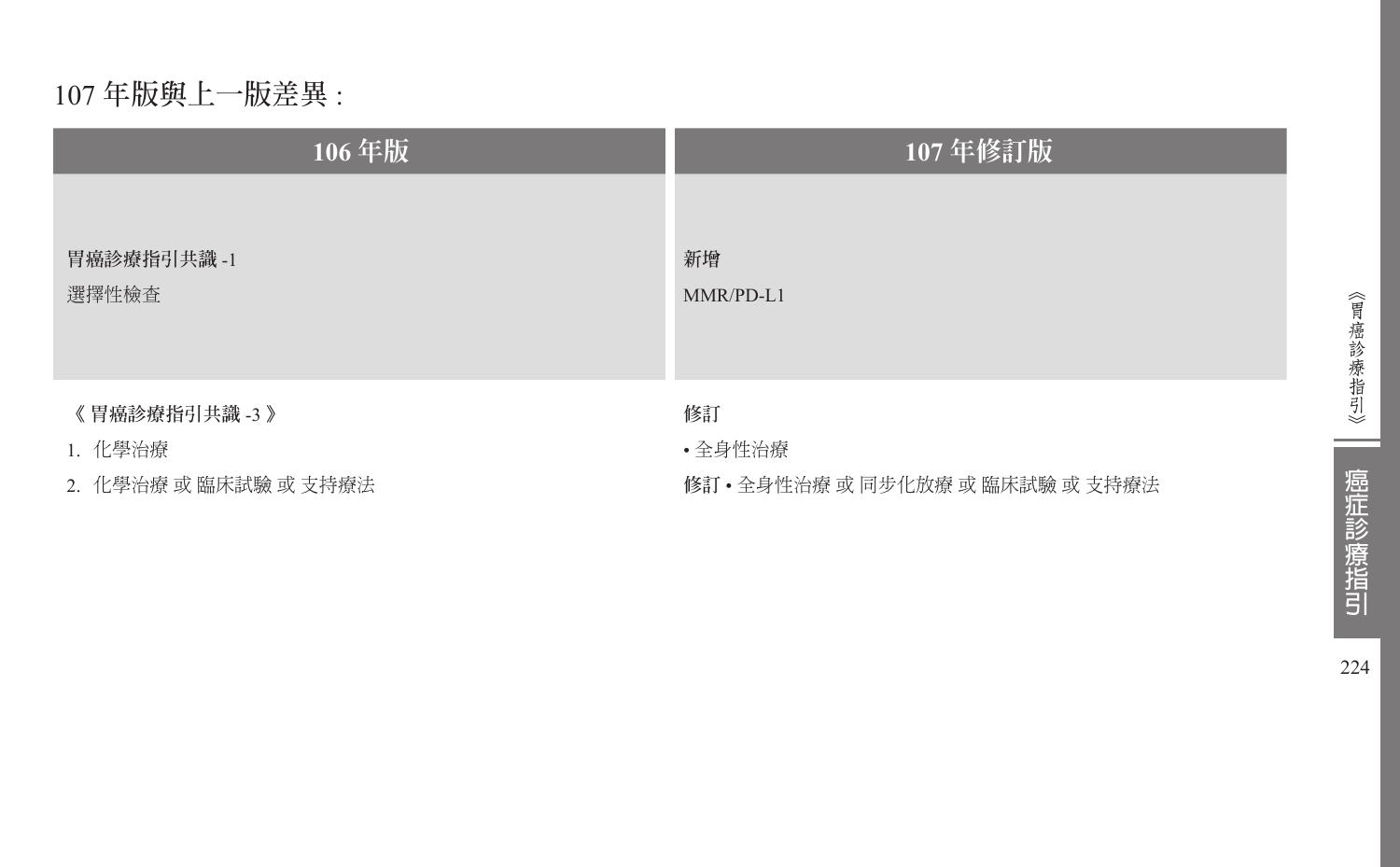



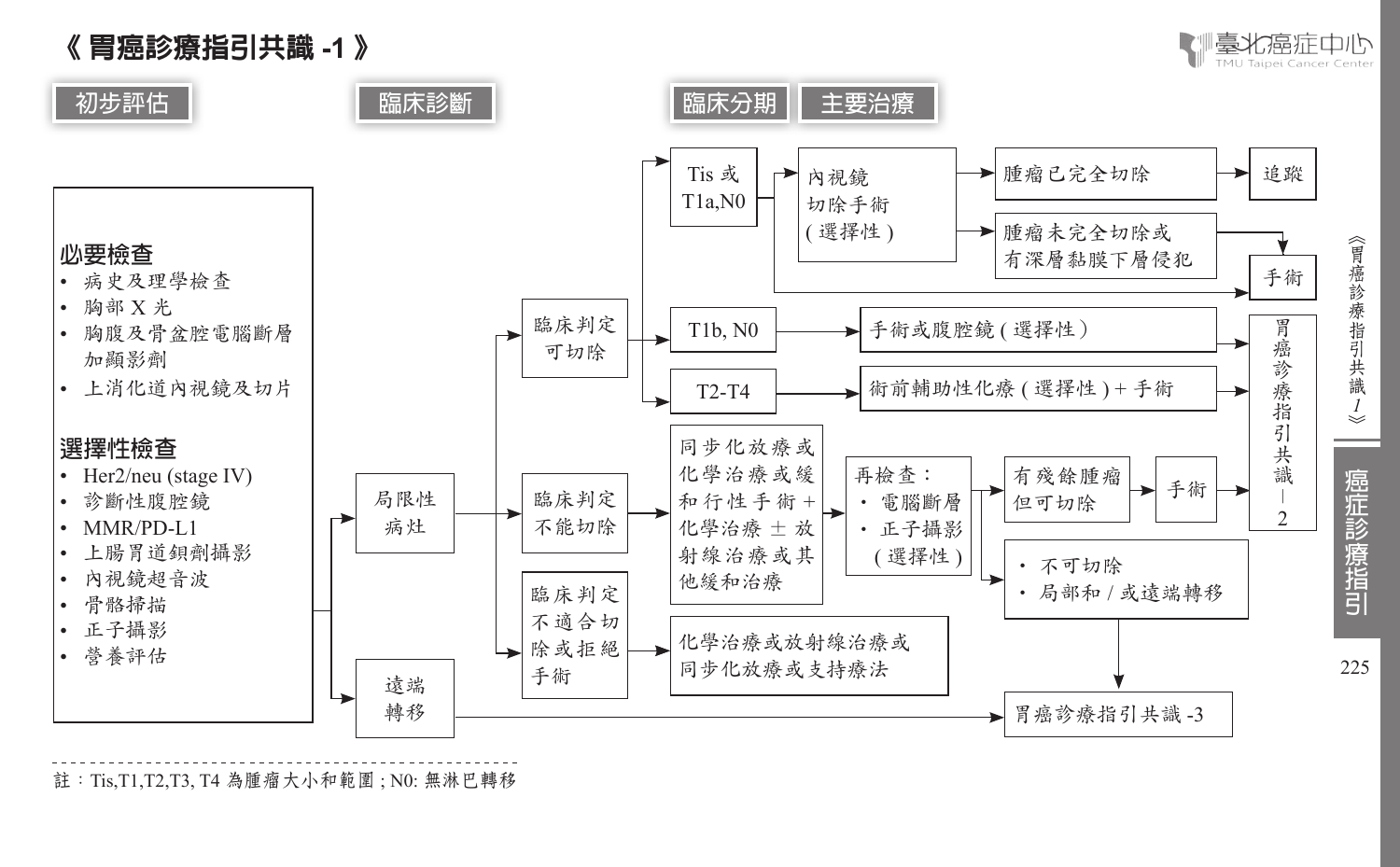《 胃癌診療指引共識 **-2** 》



226

\* N+: stage III 以上且 N2-3, 需作 Adjuvant Chemotherapy

\*\* NCCN ( T2.N0: High risk features include poorly differentiated or higher grade cancer. Lymphovascular invasion. neural invasion or < 50 years of age .) 註:Tis,T1,T2,T3, T4 為腫瘤大小和範圍 ; N0: 無淋巴轉移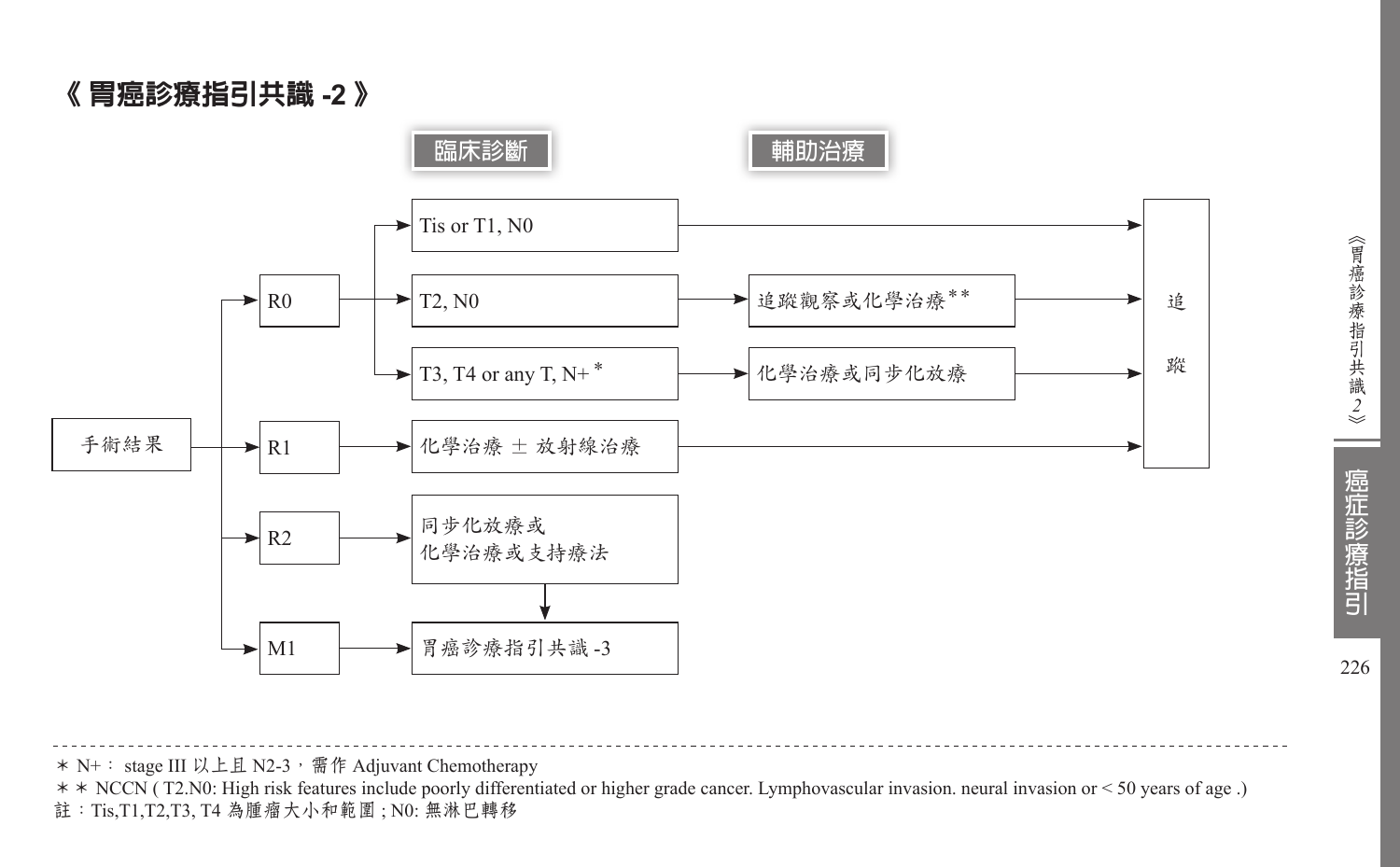# 《 胃癌診療指引共識 **-3** 》





註 1 HIPEC 腹腔熱化療經台北市衛生局核定為新醫療技術,非屬人體試驗部分。 註 2 有出血或阻塞之病兆,可行緩和手術 / 放射線治療 / 營養支持。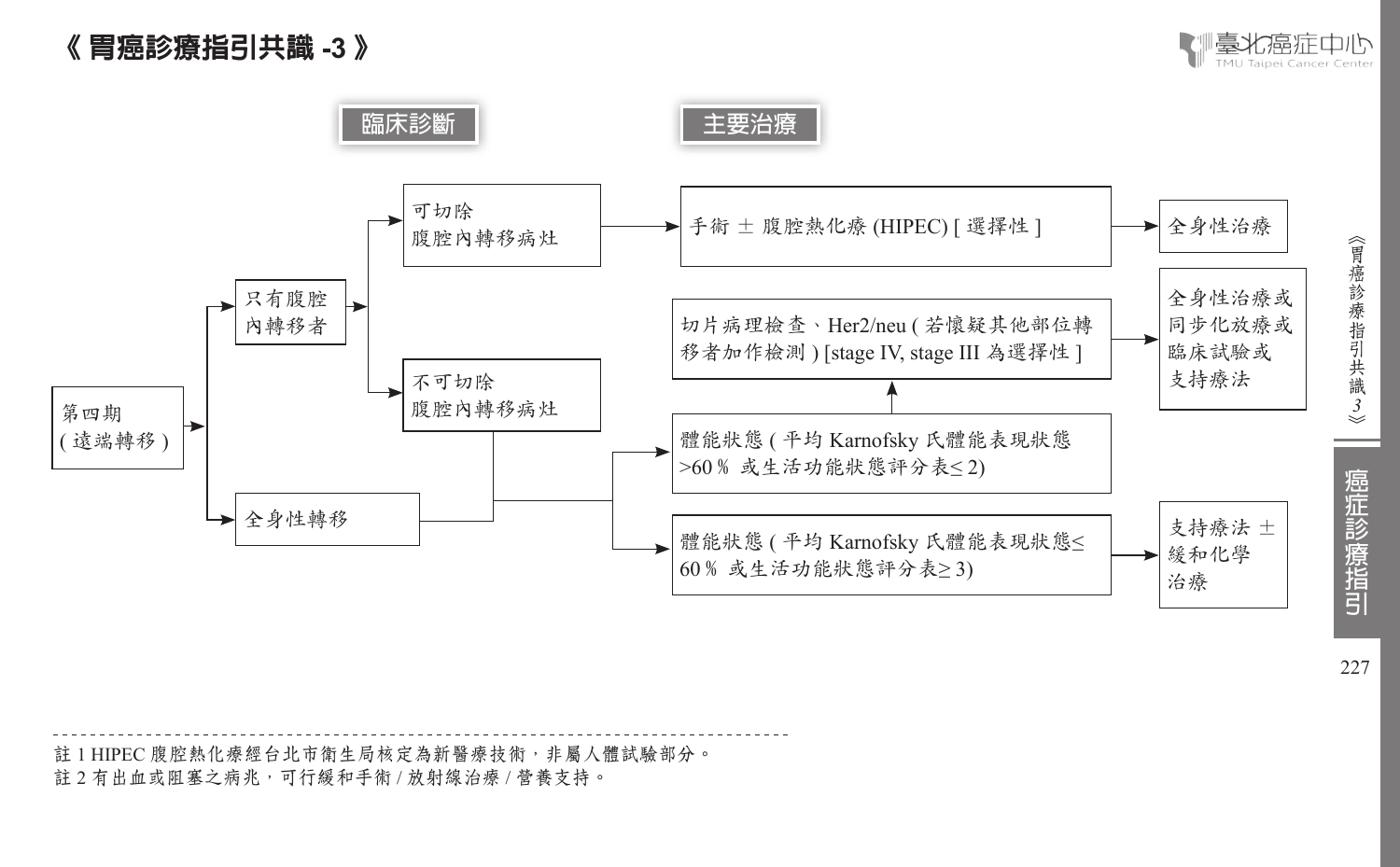#### 《 胃癌治療後追蹤流程 》

- ( 一 ) 手術後一至二年內
	- (1) 應每三至六個月進行至少一項胸部及腹部影像學檢查及腫瘤指標追蹤。術後一年內需有至少一次內視鏡檢查,後依臨 床狀況追蹤胃鏡。
	- (2) 接受內視鏡切除手術者 (ESD、EMR), 術後一年內, 每半年追蹤胃鏡一次, 之後每年追蹤胃鏡一次。
- ( 二 ) 手術後三至五年內
	- (1) 應每六至十二個月進行至少一項胸部及腹部影像學檢查及腫瘤指標追蹤。依臨床狀況追蹤胃鏡。
	- (2) 接受內視鏡切除手術者 (ESD、EMR),每年追蹤胃鏡一次。
- ( 三 ) 術後五年後依臨床狀況追蹤胸部及腹部影像學檢查及腫瘤指標追蹤。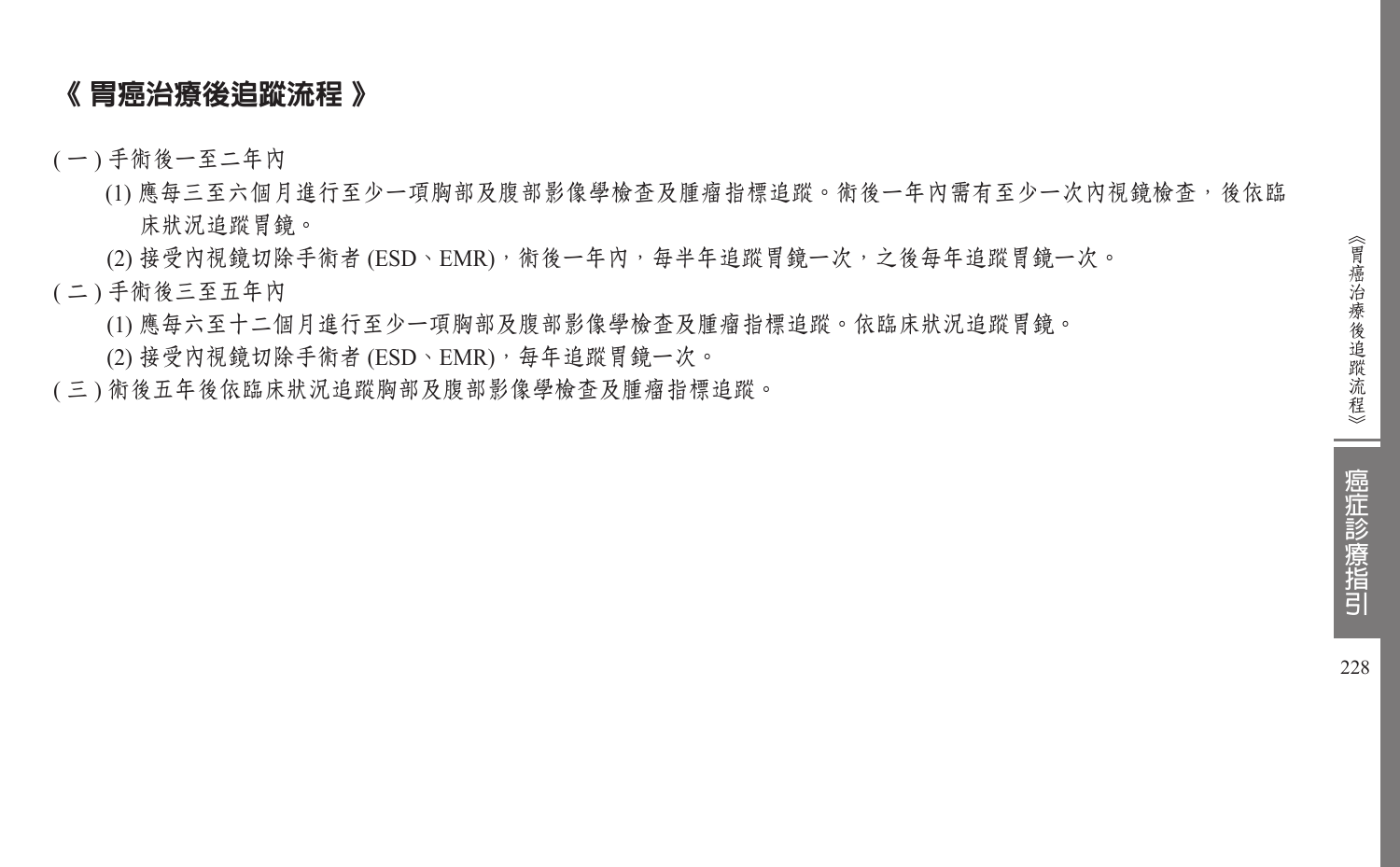# 《 參考文獻 》



- 1. NCCN Clinical Practice Guidelines in Oncology. Gastric Cancer. Version 2. 2018.
- 2. Gill RS, Al-Adra DP, Nagendran J, et al. Treatment of gastric cancer with peritoneal carcinomatosis by cytoreductive surgery and HIPEC: A ystematic review of survival, mortality, and morbidity. Journal of Surgical Oncology 2011;104: 692–698.
- 3. Ung L, Chua TC, Morris DL, Cure for peritoneal metastases? An evidence-based review. ANZ J Surg. 2013; 83 (11) : 821-6.
- 4. Levine EA, Stewart JH, Shen P, Russell GB, Loggie BL, Votanopoulos KI. Intraperitoneal chemotherapy for peritoneal surface malignancy: experience with 1,000 patients. J Am Coll Surg. 2014 Apr;218(4):573-85.
- 5. Jorgensen JT, Hersom M. HER2 as a Prognostic Marker in Gastric Cancer A Systematic Analysis of Data from the Literature. J Cancer 2012;3:137-144
- 6. Grabsch H, Sivakumar S, Gray S, et al. HER2 expression in gastric cancer: Rare, heterogeneous and of no prognostic value conclusions from 924 cases of two independent series. Cell Oncol 2010;32:57-65
- 7. Choi KS, Jung HY, Choi KD, et al. EMR versus gastrectomy for intramucosal gastric cancer: comparison of long-term outcomes. Gastrointest Endosc 2011;73:942-948
- 8. Smalley SR, Benedetti JK, Haller DG, et al. Updated Analysis of SWOG-Directed Intergroup Study 0116: A Phase III Trial of Adjuvant Radiochemotherapy Versus Observation After Curative Gastric Cancer Resection. Journal of Clinical Oncology 2012;30:2327-2333.
- 9. Kang JH, Lee SI, Lim do H, et al. Salvage chemotherapy for pretreated gastric cancer: a randomized phase III trial comparing chemotherapy plus best supportive care with best supportive care
- 10. Repici A, Zullo A, Hassan C, et al. Endoscopic submucosal dissection of early gastric neoplastic lesions: a western series. Eur J Gastroenterol Hepatol 2013;25:1261-1264.
- 11. Gill RS, Al-Adra DP, Nagendran J, et al.Treatment of gastric cancer with peritoneal carcinomatosis by cytoreductive surgery and HIPEC: A systematic review of survival, mortality, and morbidity. Journal of Surgical Oncology 2011;104: 692–698.
- 12. Ung L, Chua TC, Morris DL, Cure for peritoneal metastases? An evidence-based review. ANZ J Surg. 2013; 83 (11) : 821-6.
- 13. Levine EA, Stewart JH, Shen P, Russell GB, Loggie BL, Votanopoulos KI. Intraperitoneal chemotherapy for peritoneal surface malignancy: experience with 1,000 patients. J Am Coll Surg. 2014 Apr;218(4):573-85.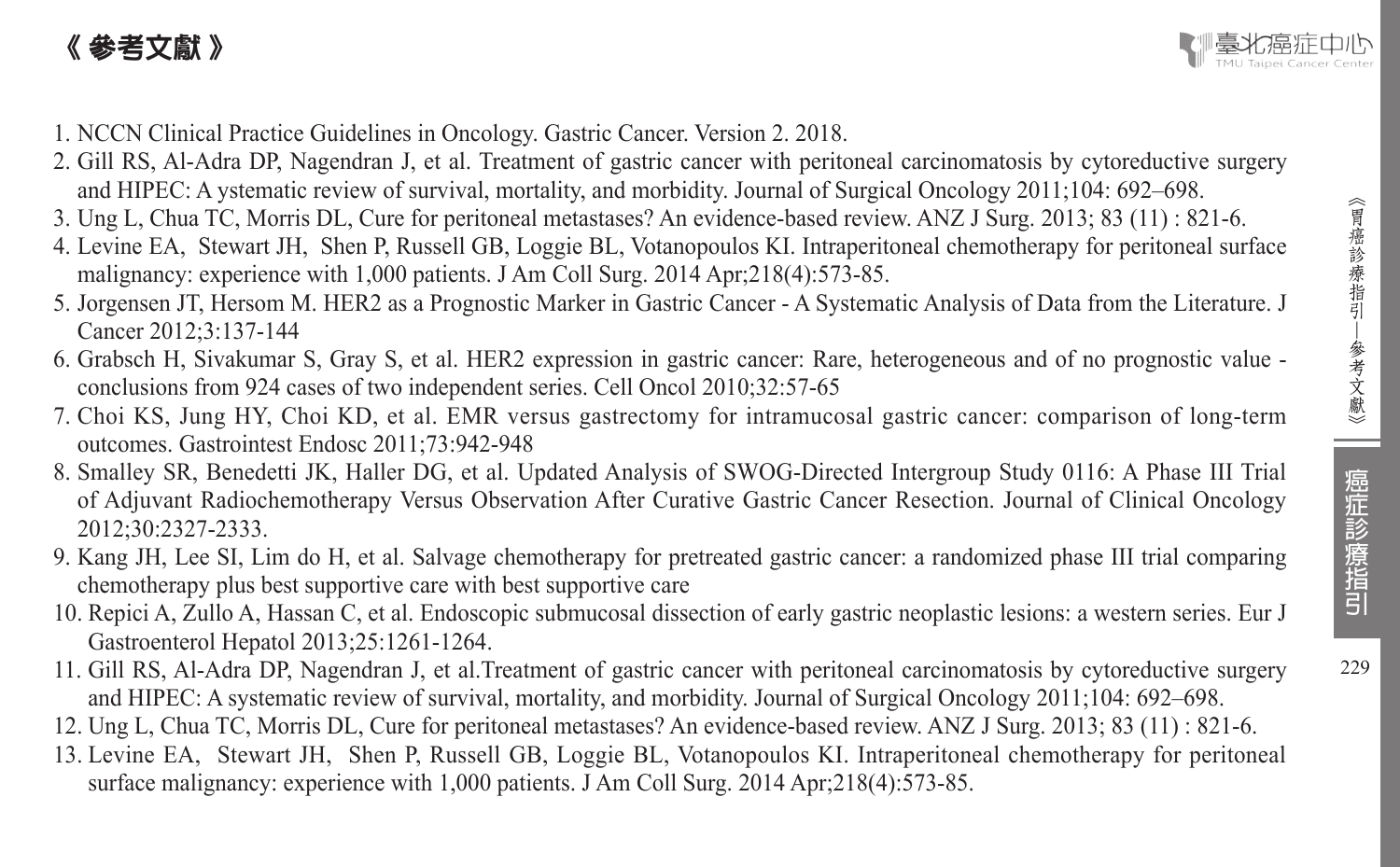- 14. Rudlo ff U, Langan RC, Mullinax JE, Beane JD, Steinberg SM, Beresnev T, Webb CC, Walker M, Toomey MA, Schrump D, Pandalai P, Stojadinovic A, Avital I., Impact of maximal cytoreductive surgery plus regional heated intraperitoneal chemotherapy (HIPEC) on outcome of patients with peritoneal carcinomatosis of gastric origin: results of the GYMSSA trial. J Surg Oncol. 2014,110(3):275-84.
- 15. Kim KW, Chow O, Parikh K, Blank S, Jibara G, Kadri H, Labow DM, Hiotis SP.Peritoneal carcinomatosis in patients with gastric cancer, and the role for surgical resection, cytoreductive surgery, and hyperthermic intraperitoneal chemotherapy. Am J Surg. 2014, 207(1):78-83.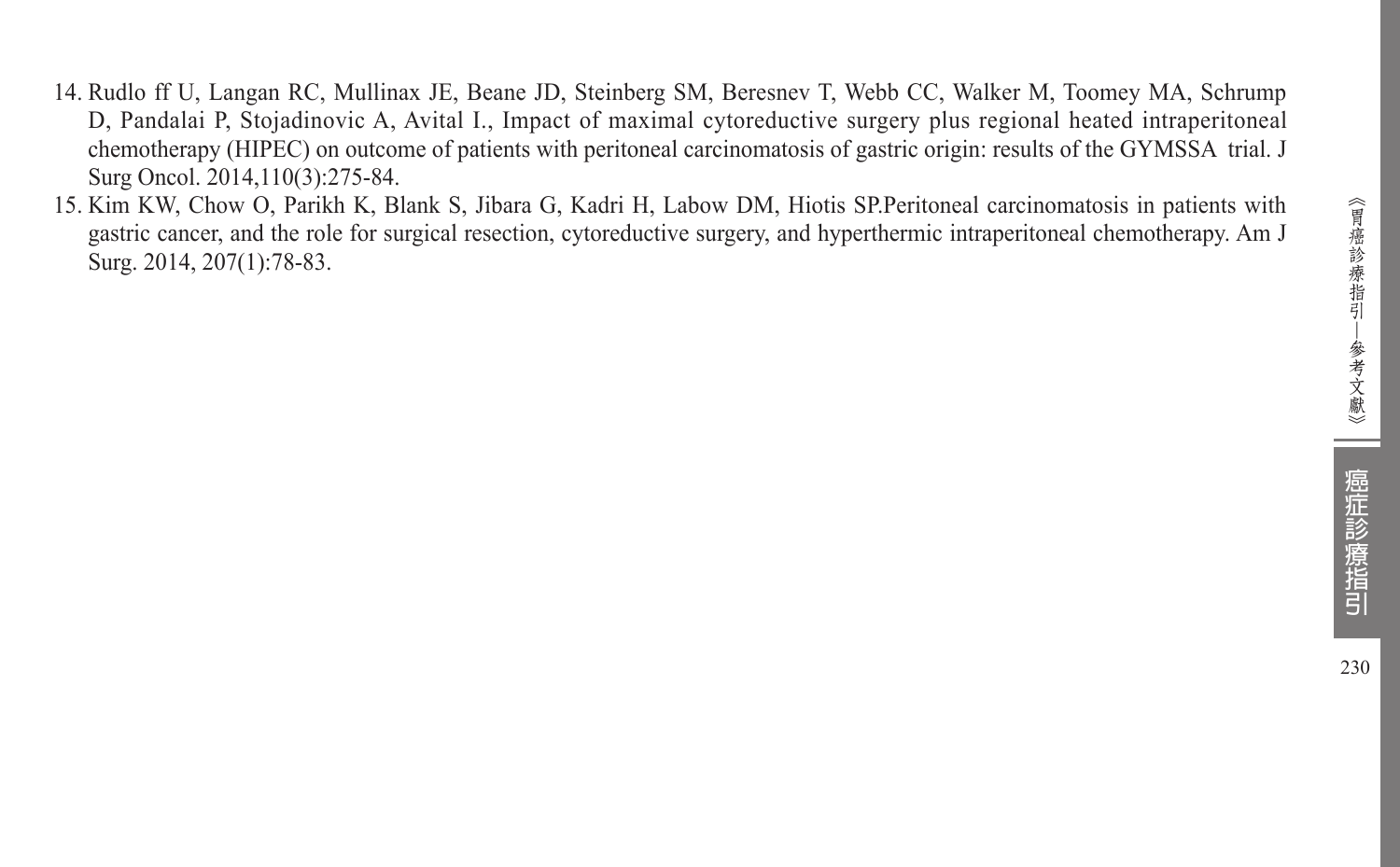

# 《 胃癌抗癌藥物治療指引 》

#### **Preoperative Chemoradiation Therapy**

#### **PREFERRED REGIMENS**

#### **Cisplatin + 5-FU**

| 藥品名                         | 劑量 mg/m <sup>2</sup> | 給藥日       | 頻率  | 週期          | 參考文獻                               |
|-----------------------------|----------------------|-----------|-----|-------------|------------------------------------|
| Oxaliplatin                 | 85                   |           | Q2W | $3(RT) + 3$ | $\mathfrak{I}$                     |
| Leucovorin                  | 400                  |           | Q2W | $3(RT) + 3$ |                                    |
| $5-FU$                      | 400                  |           | Q2W | $3(RT) + 3$ |                                    |
| $5-FU$                      | $800*$               | $1 - 2$   | Q2W | $3(RT) + 3$ |                                    |
|                             |                      |           |     |             | * Continuous infusion for 24 hours |
| $Oxaliplatin + Capecitable$ |                      |           |     |             |                                    |
| 藥品名                         | 劑量 mg/m <sup>2</sup> | 給藥日       | 頻率  | 週期          | 參考文獻                               |
| Oxaliplatin                 | 85                   | 1, 15, 29 |     |             | 5                                  |
| Capecitabine                | 625 PO BID           | $1 - 5$   | QW  | 5           |                                    |
|                             |                      |           |     |             |                                    |
| Paclitaxel + Carboplatin    |                      |           |     |             |                                    |
| 藥品名                         | 劑量 mg/m <sup>2</sup> | 給藥日       | 頻率  | 週期          | 參考文獻                               |
| Paclitaxel                  | 50                   |           | QW  | 5           | 6                                  |
| Carboplatin                 | AUC <sub>2</sub>     |           | QW  |             |                                    |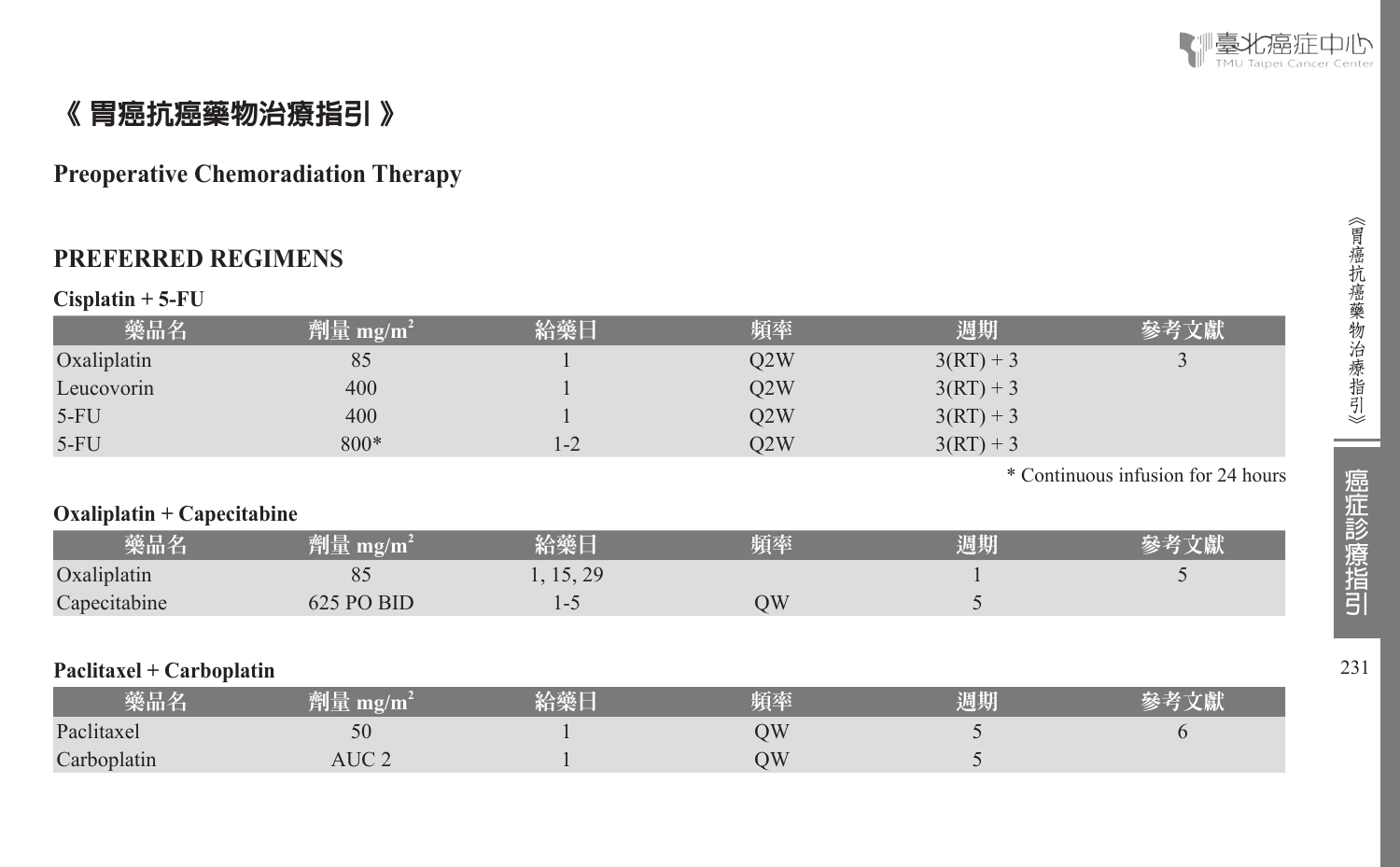# **OTHER REGIMENS**

#### **Cisplatin + 5-FU**

| 藥品名                          | 劑量 mg/m <sup>2</sup> | 給藥日          | 頻率               | 週期 | 參考文獻                               |
|------------------------------|----------------------|--------------|------------------|----|------------------------------------|
| Cisplatin                    | 100                  | 1, 29        | Q35D             |    |                                    |
| $5-FU$                       | $1000*$              | $1-4, 29-32$ | Q35D             |    |                                    |
|                              |                      |              |                  |    | * Continuous infusion for 24 hours |
| $Oxaliplatin + Capecitabine$ |                      |              |                  |    |                                    |
| 藥品名                          | 劑量 mg/m <sup>2</sup> | 給藥日          | 頻率               | 週期 | 參考文獻                               |
| Cisplatin                    | 15                   | $1 - 5$      | Q <sub>3</sub> W |    |                                    |
| $5-FU$                       | $800*$               | $1 - 5$      | O <sub>3</sub> W |    |                                    |
|                              |                      |              |                  |    | * Continuous infusion for 24 hours |
|                              |                      |              |                  |    |                                    |
|                              |                      |              |                  |    |                                    |

#### **Cisplatin + Capecitabine**

| 藥品名          | 劑量 mg/m'   | 外壺口 | 陌來 | 週期 |  |
|--------------|------------|-----|----|----|--|
| Cisplatin    | υc         |     | ìИ |    |  |
| Capecitabine | 800 PO BID |     | )W |    |  |

#### **Paclitaxel + Fluoropyrimidine**

| 樂品名        | mg/m<br>判車  | 給藥日 | 頻率 | 週期 |  |
|------------|-------------|-----|----|----|--|
| Paclitaxel | 4<br>$\sim$ |     | ΟW |    |  |
| $5-FU$     | $300*$      |     | OW |    |  |

\* Continuous infusion for 24 hour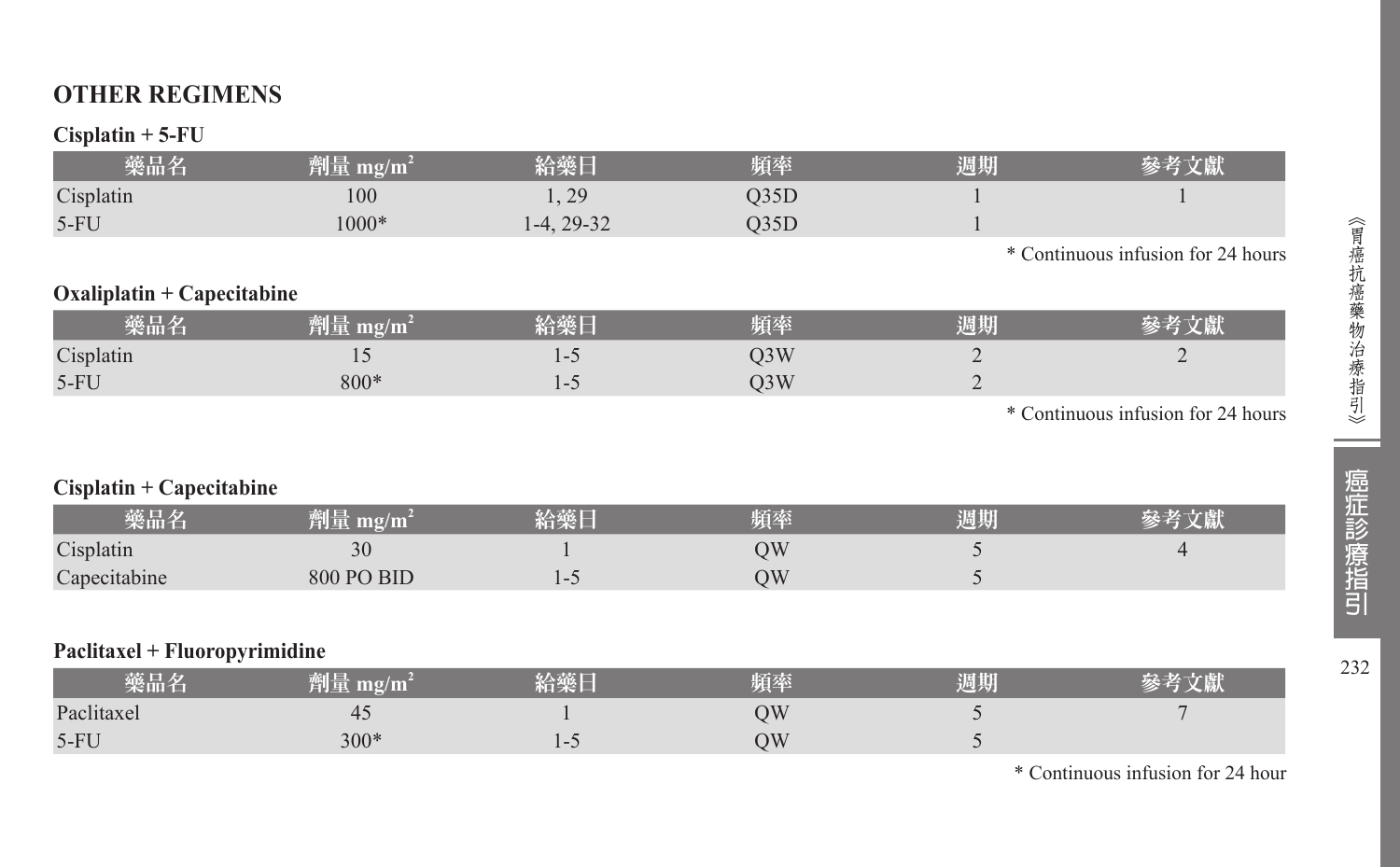#### **Postoperative Chemoradiation**

# **5-FU (bolus) and Leucovorin MODIFICATIONS**

#### **1 cycle before and 2 cycles after chemoradiation**

| 藥品名            | 劑量 mg/m <sup>2</sup>                             | 給藥日            | 頻率  | 週期                  | 參考文獻                               |
|----------------|--------------------------------------------------|----------------|-----|---------------------|------------------------------------|
| Capecitabine   | 650-1000 PO BID                                  | $1 - 14$       | Q4W | 1 before $+2$ after | 8                                  |
|                |                                                  |                |     |                     |                                    |
|                | 2 cycle before and 4 cycles after chemoradiation |                |     |                     |                                    |
| 藥品名            | 劑量 mg/m <sup>2</sup>                             | 給藥日            | 頻率  | 週期                  | 參考文獻                               |
| Leucovorin     | 400                                              |                | Q2W | 2 before $+4$ after | 9                                  |
| $5-Fu$         | 400                                              |                | Q2W | 2 before $+4$ after |                                    |
| $5-Fu$         | 2400*                                            |                | Q2W | 2 before $+4$ after |                                    |
|                |                                                  |                |     |                     | * Continuous infusion for 46 hours |
| With radiation |                                                  |                |     |                     |                                    |
| 藥品名            | $\frac{m}{2}$ mg/m <sup>2</sup>                  | 給藥日            | 頻率  | 週期                  | 參考文獻                               |
| $5-FU$         | $225*$                                           | $1-5$ or $1-7$ | QW  | 5                   | 10                                 |
|                |                                                  |                |     |                     | * Continuous infusion for 24 hours |
|                |                                                  |                |     |                     |                                    |
| 藥品名            | 劑量 mg/m <sup>2</sup>                             | 給藥日            | 頻率  | 週期                  | 參考文獻                               |
| Capecitabine   | 825 PO BID                                       | $1-5$ or $1-7$ | QW  | 3                   | 11                                 |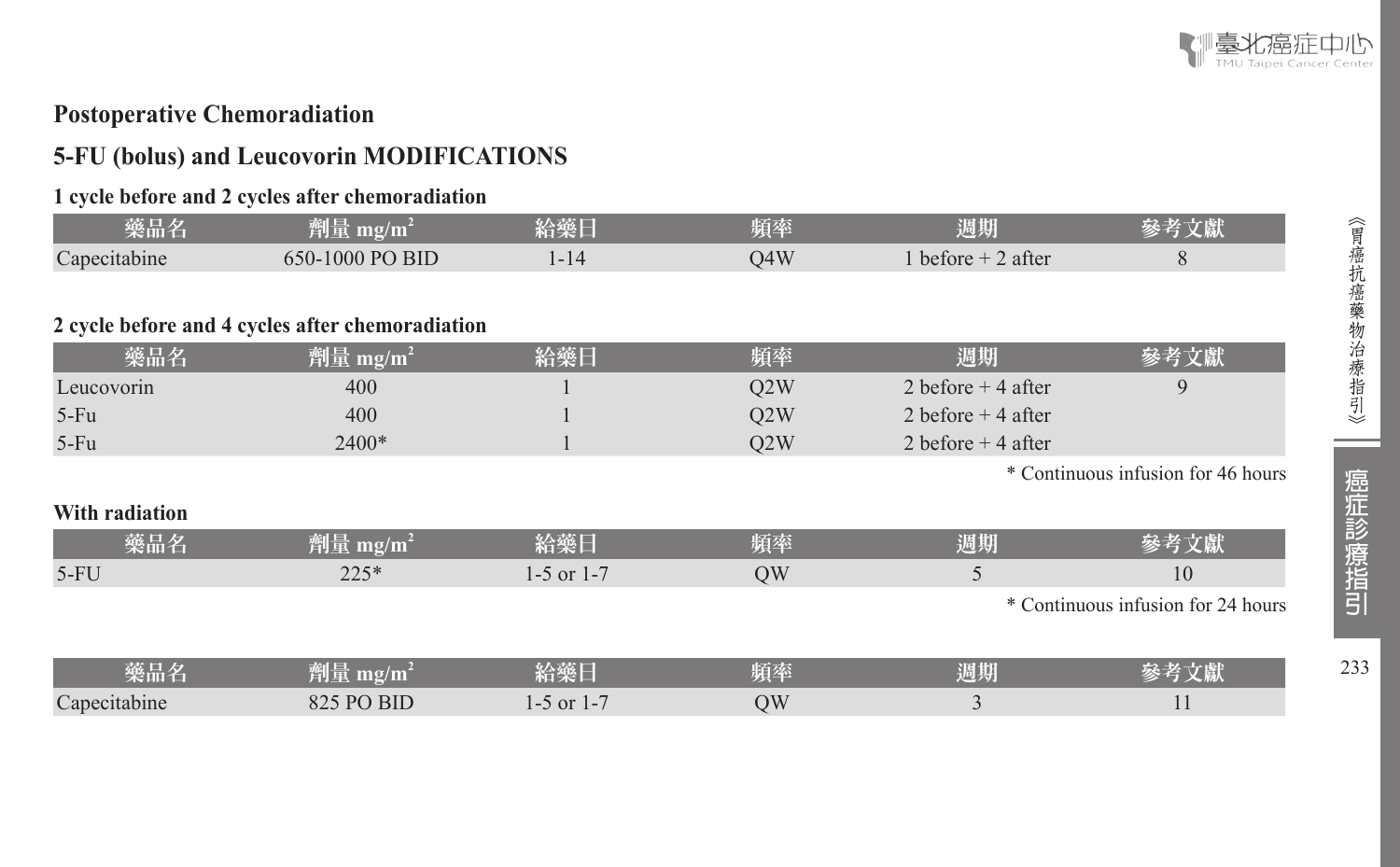## **Postoperative Chemotherapy**

**(for patients who have undergone primary D2 lymph node dissection)**

#### **Oxaliplatin + Capecitabine**

| 藥品名                      | 劑量 mg/m <sup>2</sup> | 給藥日          | 頻率               | 週期        | 參考文獻 |
|--------------------------|----------------------|--------------|------------------|-----------|------|
| Oxaliplain               | 130                  |              | Q <sub>3</sub> W | 8         | 12   |
| Capecitabine             | 1000 PO BID          | $1 - 14$     | Q <sub>3</sub> W | $\,$ $\,$ |      |
|                          |                      |              |                  |           |      |
| Cisplatin + Capecitabine |                      |              |                  |           |      |
| 藥品名                      | 劑量 mg/m <sup>2</sup> | 給藥日          | 頻率               | 週期        | 參考文獻 |
| Cisplatin                | 60                   |              | Q <sub>3</sub> W | 6         | 13   |
| Capecitabine             | 1000 PO BID          | $1 - 14$     | Q <sub>3</sub> W | 6         |      |
|                          |                      |              |                  |           |      |
| 藥品名                      | 劑量 mg/m <sup>2</sup> | 給藥日          | 頻率               | 週期        | 參考文獻 |
| <b>UFUR</b>              | 300-350/day PO       | $1 - 28$     |                  |           | 39   |
|                          |                      |              |                  |           |      |
| 藥品名                      | 劑量 mg/m <sup>2</sup> | 給藥日          | 頻率               | 週期        | 參考文獻 |
| $TS-1$                   | 40-75 PO             | $1-28(1-14)$ | Q42D(Q3W)        |           | 40   |
|                          |                      |              |                  |           |      |
| $Cisplatin + 5-FU$       |                      |              |                  |           |      |

| 樂品彳       | 深山三<br>an di per | 铪藥Ⅰ                  | 陌蒸  | 週期 |  |
|-----------|------------------|----------------------|-----|----|--|
| Cisplatin | 60               |                      | )3W |    |  |
| $5-FU$    | 200              | $-4$<br>$\mathbf{1}$ | J3W |    |  |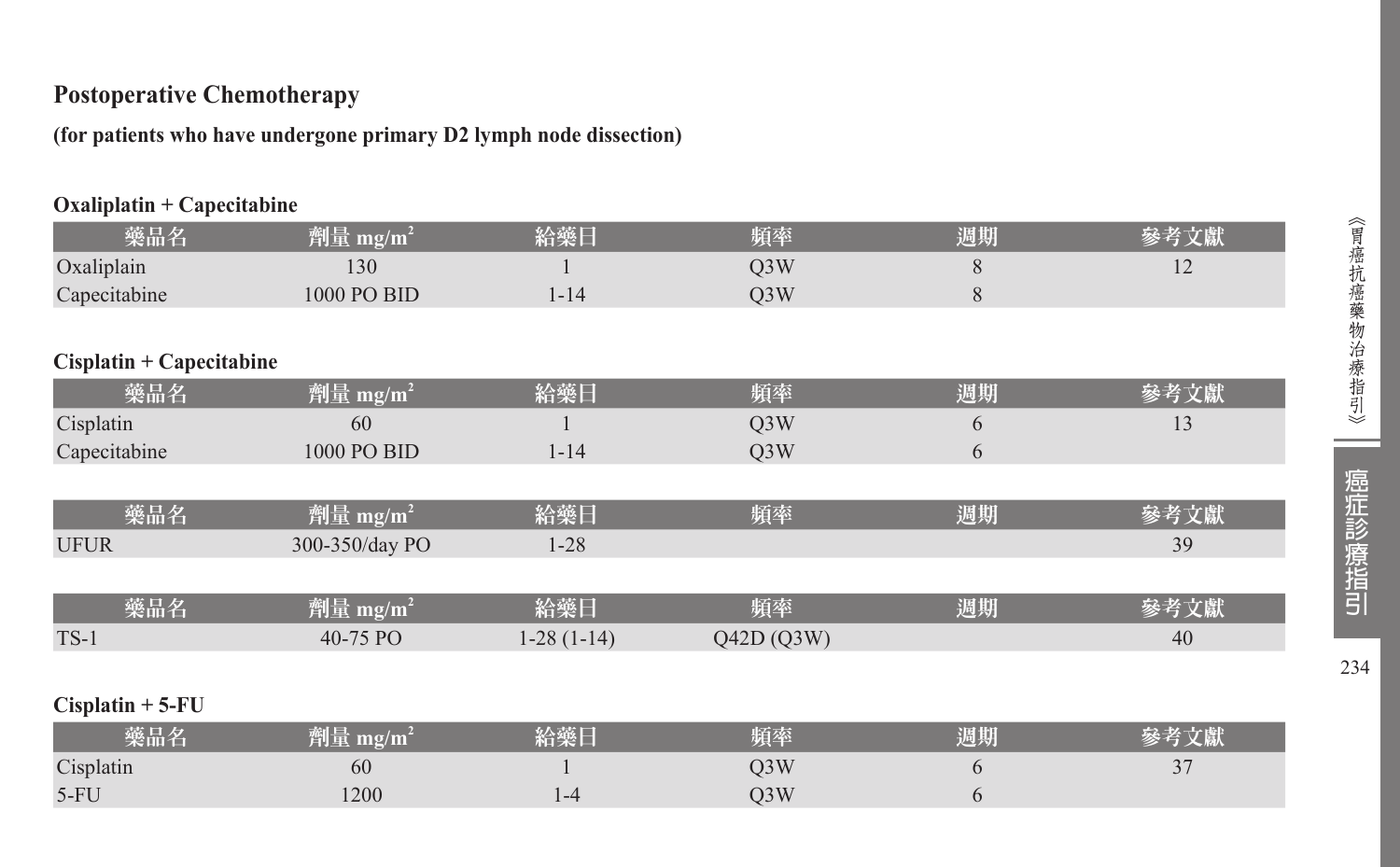

(胃癌抗癌藥物治療指引》 | 癌症診療指引 35

癌症診療指引

235

《胃癌抗癌藥物治療指引》

#### **Systemic therapy for metastatic or locally advanced cancer**

**(where local therapy is not indicated)** 

#### **FIRST-LINE THERAPY**

**Trastuzumab (with chemotherapy)** 

| 藥品名                          | 劑量 mg/m <sup>2</sup>    | 給藥日     | 頻率               | 週期 | 參考文獻                               |
|------------------------------|-------------------------|---------|------------------|----|------------------------------------|
| Trastuzumab                  | $8 \rightarrow 6$ mg/kg |         | Q <sub>3</sub> W |    | 14                                 |
|                              |                         |         |                  |    |                                    |
| 藥品名                          | 劑量 mg/m <sup>2</sup>    | 給藥日     | 頻率               | 週期 | 參考文獻                               |
| Trastuzumab                  | $6 \rightarrow 4$ mg/kg |         | Q2W              |    | 14                                 |
|                              |                         |         |                  |    |                                    |
| <b>PREFERRED REGIMENS</b>    |                         |         |                  |    |                                    |
| Fluoropyrimidine + Cisplatin |                         |         |                  |    |                                    |
| 藥品名                          | 劑量 mg/m <sup>2</sup>    | 給藥日     | 頻率               | 週期 | 參考文獻                               |
| Cisplatin                    | 100                     |         | Q4W              | 6  | 17                                 |
| $5-FU$                       | 1000*                   | $1 - 5$ | Q4W              | 6  |                                    |
|                              |                         |         |                  |    | * Continuous infusion for 24 hours |
|                              |                         |         |                  |    |                                    |
| 藥品名                          | 劑量 mg/m <sup>2</sup>    | 給藥日     | 頻率               | 週期 | 參考文獻                               |
| Cisplatin                    | 50                      |         | Q2W              |    | 18, 19                             |
| Leucovorin                   | 200                     |         | Q2W              |    |                                    |
| $5-FU$                       | 2000*                   |         | Q2W              |    |                                    |

\* Continuous infusion for 24 hours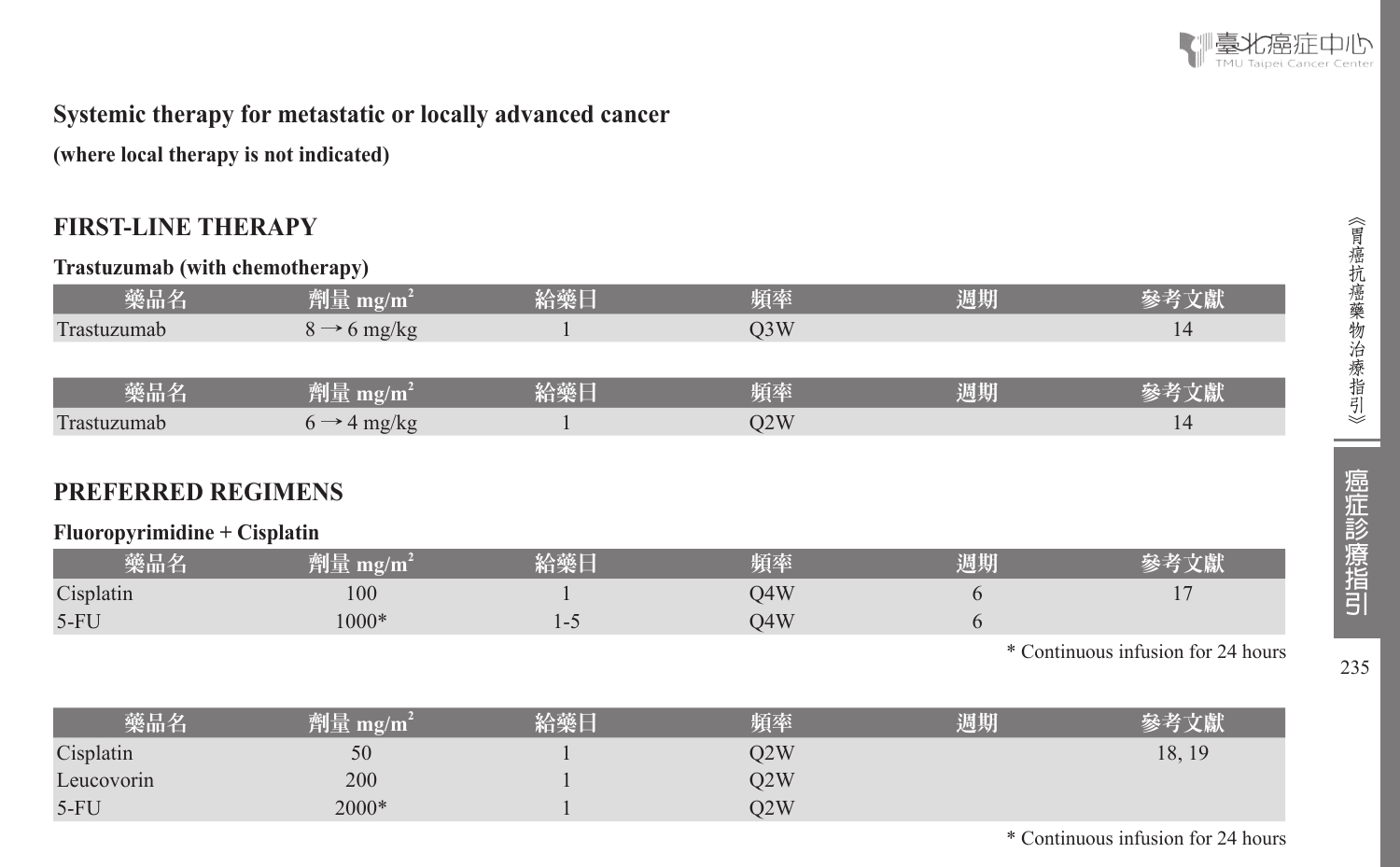| 藥品名          | 刑量          | 給藥日     | 頻率  | 週期 |    |
|--------------|-------------|---------|-----|----|----|
| Cisplatin    | 80          |         | )3W |    | 20 |
| Capecitabine | 1000 PO BID | $1 - 4$ | D3W |    |    |

#### **Oxaliplatin + Fluoropyrimidine**

| 藥品名         | 劑量 mg/m <sup>2</sup> | 給藥日     | 頻率  | 週期 |                   |
|-------------|----------------------|---------|-----|----|-------------------|
| Oxaliplatin | 85                   |         | O2W |    | $\bigcap$ 1<br>∠⊥ |
| Leucovorin  | 400                  |         | O2W |    |                   |
| $5-FU$      | 400                  |         | O2W |    |                   |
| $5-FU$      | $1200*$              | $1 - 2$ | O2W |    |                   |

\* Continuous infusion for 24 hours

| 藥品名          | 劑量 mg/m <sup>2</sup>           | 給藥日  | 頻率               | 週期 | 參考文獻                               |
|--------------|--------------------------------|------|------------------|----|------------------------------------|
| Oxaliplatin  | 85                             |      | Q2W              |    | 18                                 |
| Leucovorin   | 200                            |      | Q2W              |    |                                    |
| $5-FU$       | $2600*$                        |      | O2W              |    |                                    |
|              |                                |      |                  |    | * Continuous infusion for 24 hours |
| 藥品名          | $\sqrt{m}$ 量 mg/m <sup>2</sup> | 給藥日  | 頻率               | 週期 | 參考文獻                               |
| Oxaliplatin  | 130                            |      | Q <sub>3</sub> W |    | 22                                 |
| Capecitabine | 1000 PO BID                    | 1-14 | Q3W              |    |                                    |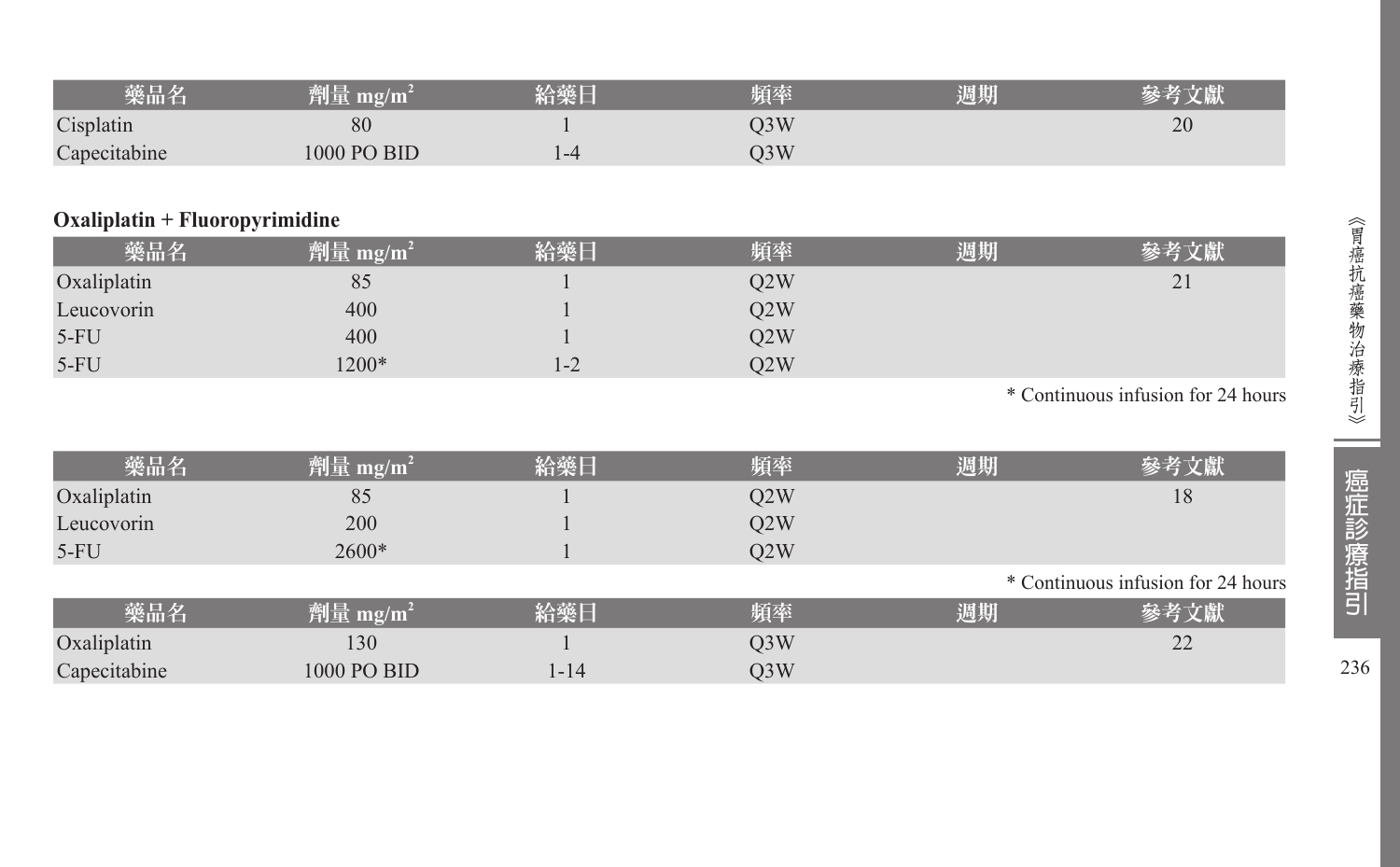

#### **High dose FL**

| 樂品名        |         | 陌恋 | 週期 |                                   |
|------------|---------|----|----|-----------------------------------|
| Leucovorin | 150     | УC |    | $\mathcal{D}^{\circlearrowright}$ |
| 5-FU       | $2600*$ | )W |    |                                   |

\* Continuous infusion for 24 hours

#### **OTHER REGIMENS**

#### **Paclitaxel + Cisplatin/Carboplatin**

| 樂品名        |              | <b>TANA BEL</b> | 陌恋  | 週期 |    |
|------------|--------------|-----------------|-----|----|----|
| Paclitaxel | $200*$       |                 | )3W |    | رے |
| Cisplatin  | $\sim$<br>-- | -               | J3W |    |    |

\* Continuous infusion for 24 hours

| <b>TELE</b> | m                        | 頻率  | रतर<br>调期 |              |
|-------------|--------------------------|-----|-----------|--------------|
| Paclitaxel  | $\overline{\phantom{a}}$ | O3W |           | 4<br>$\cdot$ |
| Cisplatin   | 70                       | O3W |           |              |

| 藥品名         | 劑量 mg/m <sup>2</sup> | 給藥日 | 頻率               | 週期 | 參考文獻 |
|-------------|----------------------|-----|------------------|----|------|
| Paclitaxel  | 90                   |     | Q2W              |    | 24   |
| Cisplatin   | 50                   |     | O2W              |    |      |
| 藥品名         | 劑量 mg/m <sup>2</sup> | 給藥日 | 頻率               | 週期 |      |
| Paclitaxel  | 200                  |     | Q <sub>3</sub> W |    | 25   |
| Carboplatin | AUC 5                |     | O <sub>3</sub> W |    |      |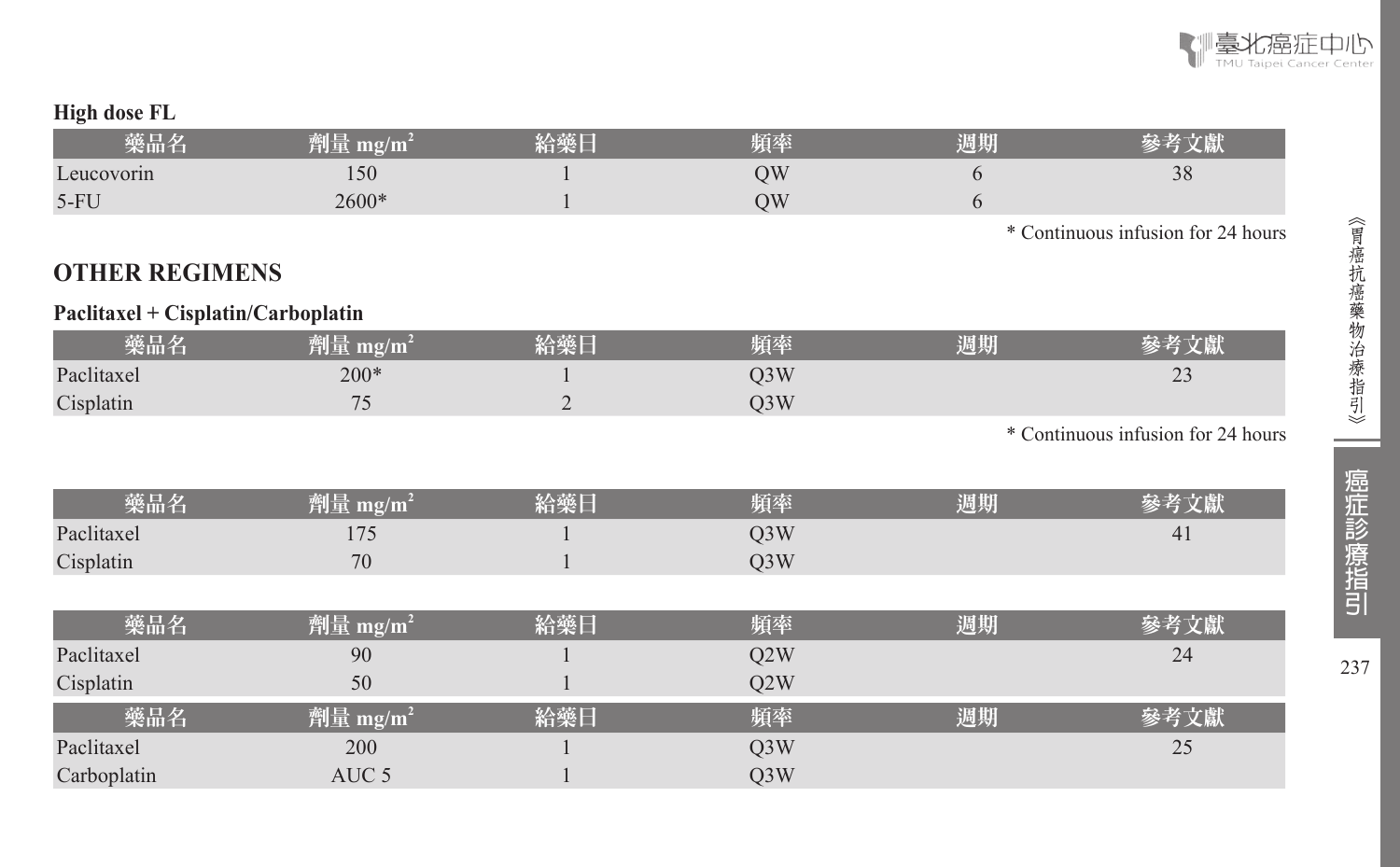| 藥品名         | 劑量 mg/m <sup>2</sup> | 給藥日 | 頻率  | 週期 | $-45 - 24 - 160$ |
|-------------|----------------------|-----|-----|----|------------------|
| Paclitaxel  |                      |     | J3W |    | 42               |
| Carboplatin | AUC :                |     | J3W |    |                  |

#### **Docetaxel + Cisplatin**

| 樂品名       | $\mathbf{m}\mathbf{g}/\mathbf{m}$ | 必藏厂 | 百來  | 週期    |        |
|-----------|-----------------------------------|-----|-----|-------|--------|
| Docetaxel |                                   |     | )3W | Max ( | 26, 27 |
| Cisplatin | 70                                |     | 3W  | Max ( |        |
|           |                                   |     |     |       |        |

| 樂品名       | 劑量 mg/m <sup>4</sup>     | 給藥日 | 頻率  | 週期 | <b>赵老立</b> 曾 |
|-----------|--------------------------|-----|-----|----|--------------|
| Docetaxel | o.                       |     | O3W |    | 26, 27       |
| Cisplatin | $\overline{\phantom{a}}$ |     | J3W |    |              |

#### **Fluoropyrimidine**

| 藥品名        | 劑量 mg/m <sup>2</sup> | 給藥日 | 頻率  | 週期 | 《考文獻                               |
|------------|----------------------|-----|-----|----|------------------------------------|
| Leucovorin | 400                  |     | Q2W |    | 19                                 |
| $5-FU$     | 400                  |     | Q2W |    |                                    |
| $5-FU$     | 1200*                | 1-2 | O2W |    |                                    |
|            |                      |     |     |    | * Continuous infusion for 24 hours |
| 藥品名        | 劑量 mg/m <sup>2</sup> | 給藥日 | 頻率  | 週期 | *考文獻                               |
| $5-FU$     | $800*$               | 1-5 | O4W |    | 28                                 |

\* Continuous infusion for 24 hours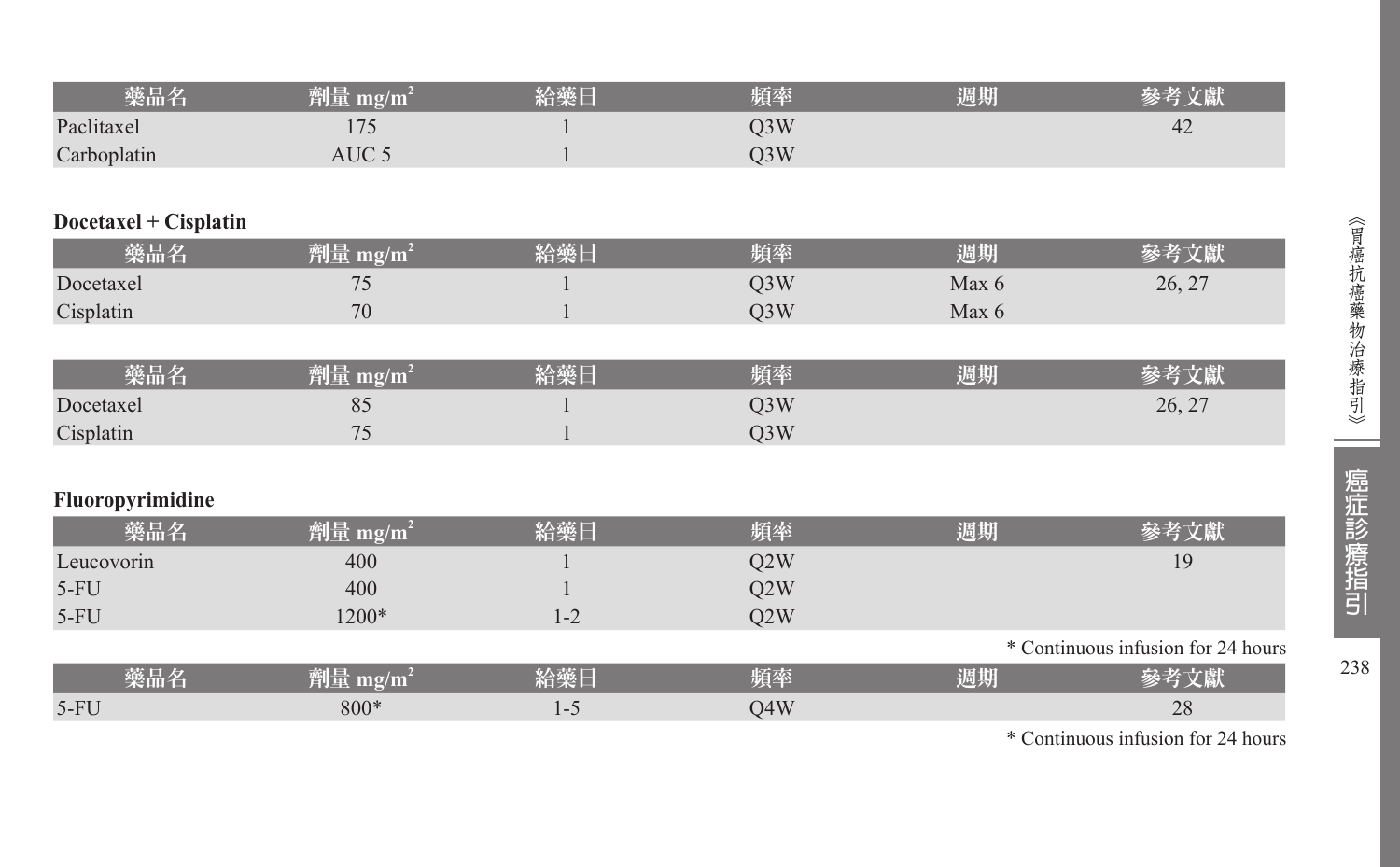

| 藥品名                      |                      | 給藥日      | 頻率  |                | 參考文獻                               |
|--------------------------|----------------------|----------|-----|----------------|------------------------------------|
|                          | 劑量 mg/m <sup>2</sup> |          |     | 週期             |                                    |
| Capecitabine             | 1250 PO BID          | $1 - 14$ | Q3W | Max 6          | 29                                 |
|                          |                      |          |     |                |                                    |
| <b>Taxane</b>            |                      |          |     |                |                                    |
| 藥品名                      | 劑量 mg/m <sup>2</sup> | 給藥日      | 頻率  | 週期             | 參考文獻                               |
| Docetaxel                | 75 or 100            | 1        | Q3W |                | 30, 31                             |
|                          |                      |          |     |                |                                    |
| 藥品名                      | 劑量 mg/m <sup>2</sup> | 給藥日      | 頻率  | 週期             | 參考文獻                               |
| Docetaxel                | 75 or 100            | 1        | Q3W |                | 30, 31                             |
|                          |                      |          |     |                |                                    |
| 藥品名                      | 劑量 mg/m <sup>2</sup> | 給藥日      | 頻率  | 週期             | 參考文獻                               |
| Paclitaxel               | 80                   |          | QW  | $\overline{4}$ | 32                                 |
| Irinotecan $+5$ - $FU$   |                      |          |     |                |                                    |
| 藥品名                      | 劑量 mg/m <sup>2</sup> | 給藥日      | 頻率  | 週期             | 參考文獻                               |
| Irinotecan               | 180                  |          | Q2W |                | 33                                 |
| Leucovorin               | 400                  |          | Q2W |                |                                    |
| $5-FU$                   | 400                  |          | Q2W |                |                                    |
| $5-FU$                   | 1200*                | $1 - 2$  | Q2W |                |                                    |
|                          |                      |          |     |                | * Continuous infusion for 24 hours |
| <b>DCF</b> modifications |                      |          |     |                |                                    |
| 藥品名                      | 劑量 mg/m <sup>2</sup> | 給藥日      | 頻率  | 週期             | 參考文獻                               |
| Docetaxel                | 50                   |          | Q2W |                | 34                                 |

 $\begin{array}{ccccc}\n1 & & & Q2W \\
1-2 & & & Q2W\n\end{array}$ 

Oxaliplatin 85<br>5-FU 1200\*

5-FU 1200\* 1-2 Q2W

\* Continuous infusion for 24 hours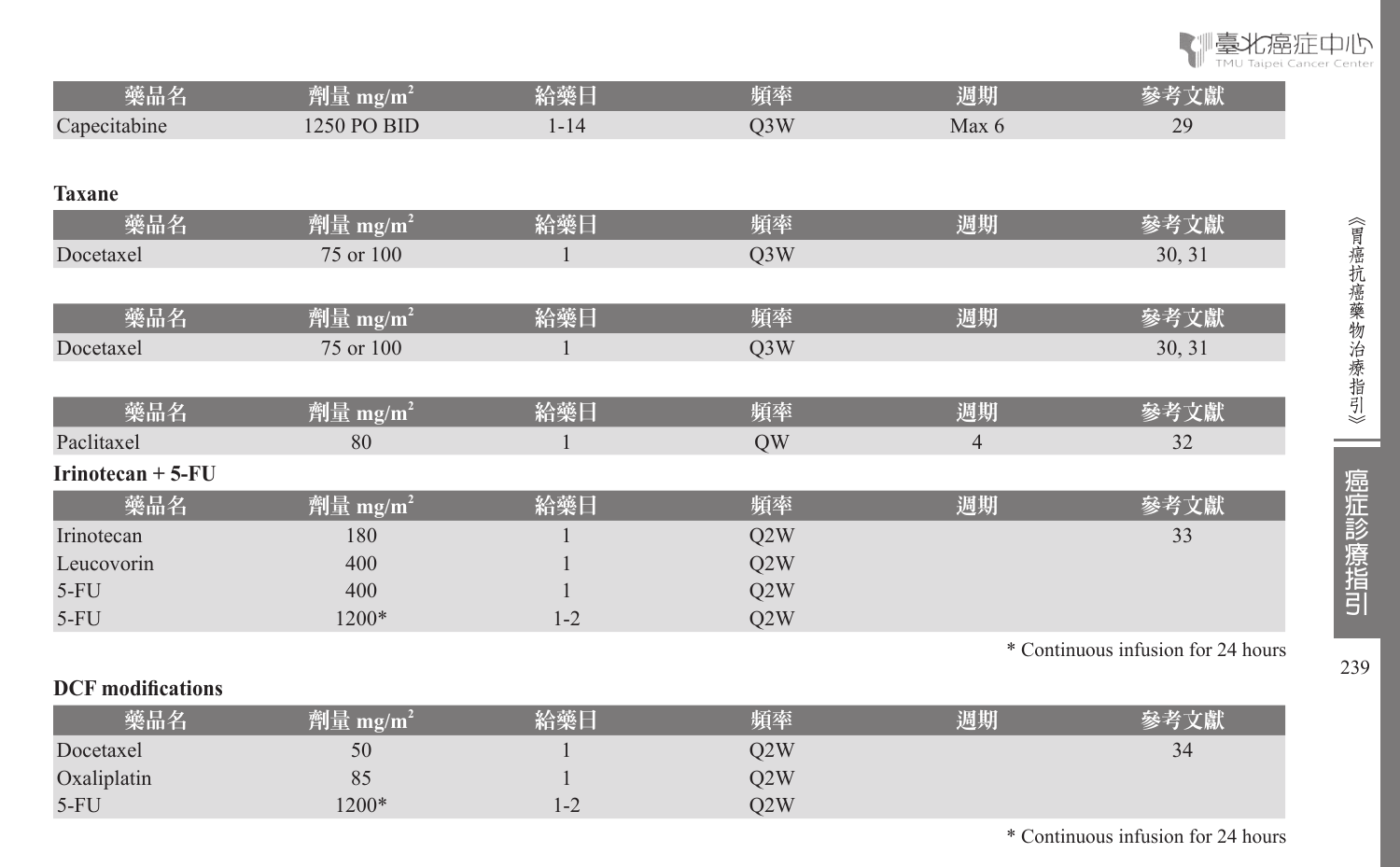| 藥品名                      | 劑量 mg/m <sup>2</sup> | 給藥日            | 頻率               | 週期 | 參考文獻                               |
|--------------------------|----------------------|----------------|------------------|----|------------------------------------|
| Docetaxel                | 40                   |                | Q2W              |    | 35                                 |
| Leucovorin               | 400                  |                | Q2W              |    |                                    |
| $5-FU$                   | 400                  |                | Q2W              |    |                                    |
| $5-FU$                   | $1000*$              | $1 - 2$        | Q2W              |    |                                    |
| Cisplatin                | 40                   | 3              | Q2W              |    |                                    |
|                          |                      |                |                  |    | * Continuous infusion for 24 hours |
| 藥品名                      | 劑量 mg/m $^2$         | 給藥日            | 頻率               | 週期 | 參考文獻                               |
| Docetaxel                | 75                   |                | Q <sub>3</sub> W |    | 36                                 |
| Carboplatin              | AUC <sub>6</sub>     | $\overline{2}$ | Q3W              |    |                                    |
| $5-FU$                   | 1200*                | $1 - 3$        | Q <sub>2</sub> W |    |                                    |
|                          |                      |                |                  |    | * Continuous infusion for 24 hours |
| <b>ECF</b> modifications |                      |                |                  |    |                                    |
| 藥品名                      | 劑量 mg/m <sup>2</sup> | 給藥日            | 頻率               | 週期 | 參考文獻                               |
| Epirubicin               | 50                   |                | Q3W              |    | 15, 16                             |
| Cisplatin                | 60                   |                | Q3W              |    |                                    |
| Capecitabine             | 625 PO BID           | $1 - 21$       | Q3W              |    |                                    |
|                          |                      |                |                  |    |                                    |
| 藥品名                      | 劑量 mg/m <sup>2</sup> | 給藥日            | 頻率               | 週期 | 參考文獻                               |
| Epirubicin               | 50                   |                | Q3W              |    | 15, 16                             |
| Oxaliplatin              | 130                  |                | Q3W              |    |                                    |
| Capecitabine             | 625 PO BID           | $1 - 21$       | Q2W              |    |                                    |

--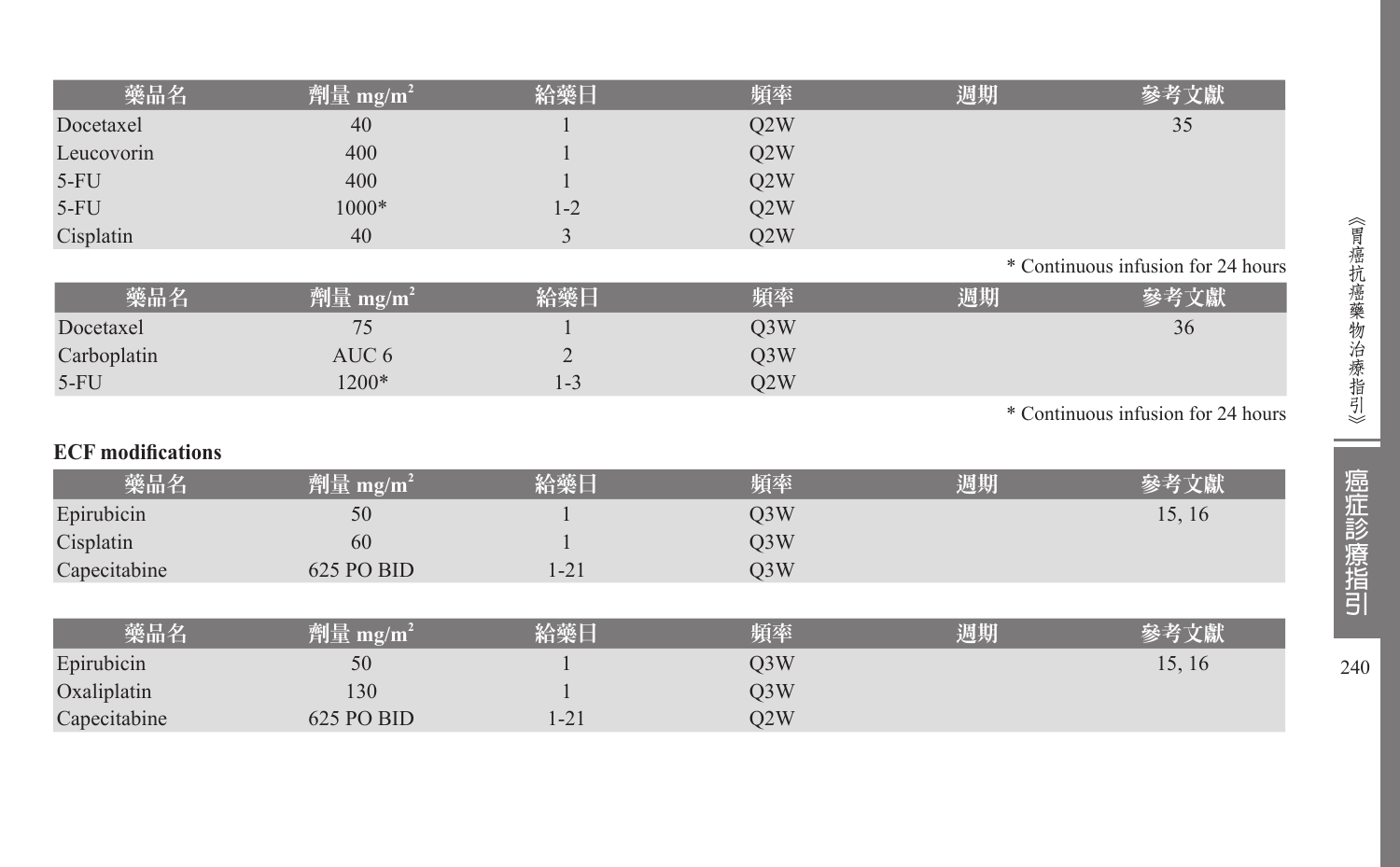$241$ 

# 參考文獻

- 1. Tepper J, Krasna MJ, Niedzwiecki D, et al. Phase III trial of trimodality therapy with cisplatin, fluorouracil, radiotherapy, and surgery compared with surgery alone for esophageal cancer: CALGB 9781. J Clin Oncol 2008;26:1086-1092.
- 2. Bedenne L, Michel P, Bouche O, et al. Chemoradiation followed by surgery compared with chemoradiation alone in squamous cancer of the esophagus: FFCD 9102. J Clin Oncol 2007;25:1160-1168
- 3. Conroy T, Galais MP, Raoul JL, et al. Definitive chemoradiotherapy with FOLFOX versus fluorouracil and cisplatin in patients with oesophageal cancer (PRODIGE5/ ACCORD17): final results of a randomised, phase 2/3 trial. Lancet Oncol 2014;15:305-314
- 4. Lee SS, Kim SB, Park SI, et al. Capecitabine and cisplatin chemotherapy (XP) alone or sequentially combined chemoradiotherapy containing XP regimen in patients with three differentsettings of stage IV esophageal cancer. Jpn J Clin Oncol 2007;37:829-835
- 5. Javle MM, Yang G, Nwogu CE, et al. Capecitabine, oxaliplatin and radiotherapy: a phase IB neoadjuvant study for esophageal cancer with gene expression analysis. Cancer Invest 2009;27:193-200
- 6. van Hagen P, Hulshof MC, van Lanschot JJ, et al. Preoperative chemoradiotherapy for esophageal or junctional cancer. N Engl J Med 2012;366:2074-2084.
- 7. Ajani JA, Winter K, Okawara GS, et al. Phase II trial of preoperative chemoradiation in patients with localized gastric adenocarcinoma (RTOG 9904): quality of combined modality therapy and pathologic response. J Clin Oncol 2006;24:3953- 3958.
- 8. Jansen EP, Boot H, Saunders MP, et al. A phase I-II study of postoperative capecitabine-based chemoradiotherapy in gastric cancer. Int J Radiat Oncol Biol Phys 2007;69:1424-1428.
- 9. NCCN. [GAST-F 7 of 12] gastric cancer: version 2, 2018.
- 10. Leong T, Joon DL, Willis D, et al. Adjuvant chemoradiation for gastric cancer using epirubicin, cisplatin, and 5-fluorouracil before and after three-dimensional conformal radiotherapy with concurrent infusional 5-fluorouracil: a multicenter study of the Trans-Tasman Radiation Oncology Group. Int J Radiat Oncol Biol Phys 2011;79:690-695.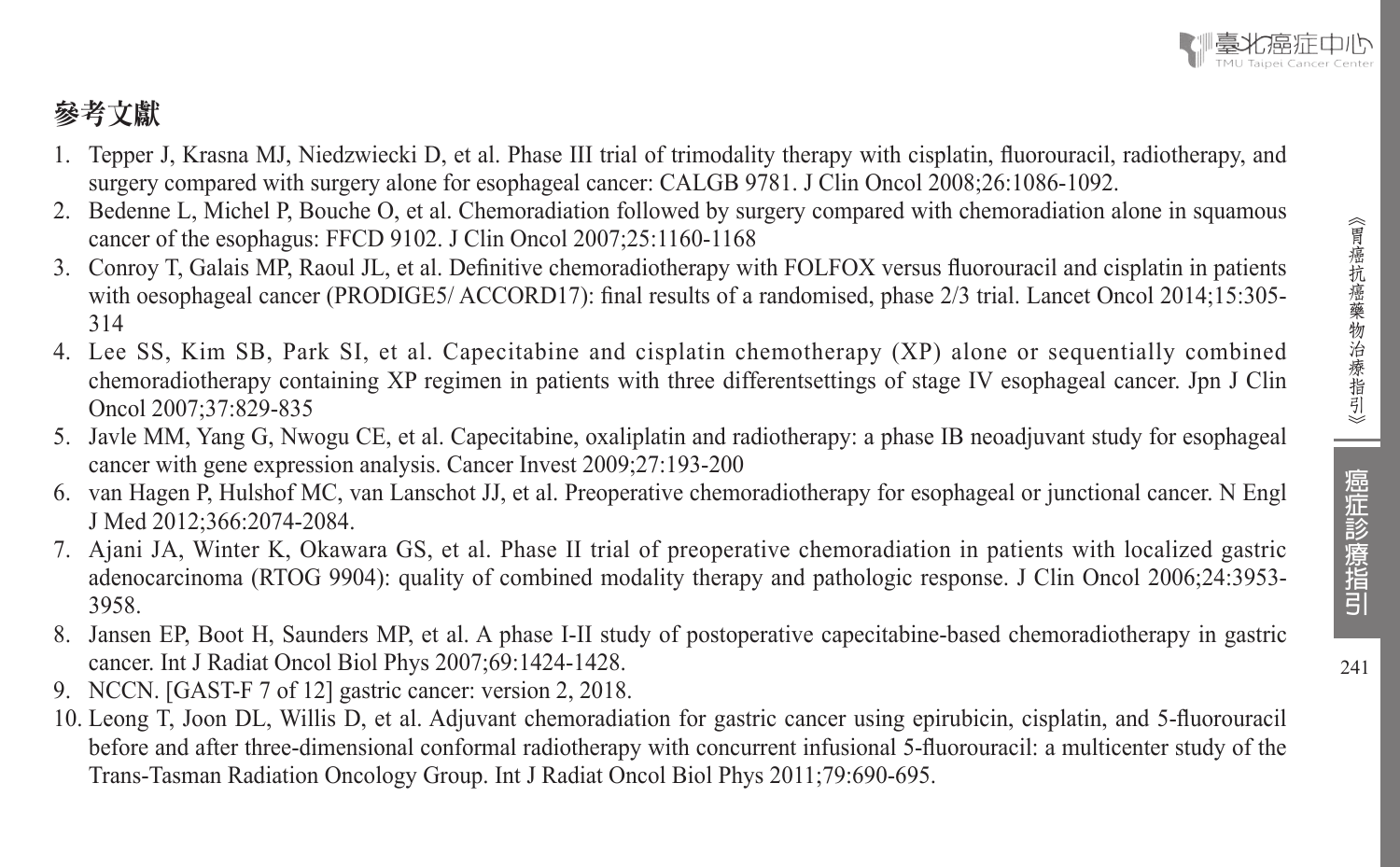- 11. Lee HS, Choi Y, Hur WJ, et al. Pilot study of postoperative adjuvant chemoradiation for advanced gastric cancer: adjuvant 5-FU/ cisplatin and chemoradiation with capecitabine. World J Gastroenterol 2006;12:603-607.
- 12. Noh SH, Park SR, Yang HK, et al. Adjuvant capecitabine plus oxaliplatin for gastric cancer after D2 gastrectomy (CLASSIC): 5-year follow-up of an open-label, randomised phase 3 trial. Lancet Oncol 2014; 15:1389-1396.
- 13. Lee J, Lim do H, Kim S, et al. Phase III trial comparing capecitabine plus cisplatin versus capecitabine plus cisplatin with concurrent capecitabine radiotherapy in completely resected gastric cancer with D2 lymph node dissection: the ARTIST trial. J Clin Oncol 2012;30:268-273.
- 14. Bang YJ, Van Cutsem E, Feyereislova A, et al. Trastuzumab in combination with chemotherapy versus chemotherapy alone for treatment of HER2-positive advanced gastric or gastro-oesophageal junct on cancer (ToGA): a phas 3, open-label, randomised controlled trial. Lancet 2010;376:687-697.
- 15. Cunningham D, Starling N, Rao S, et al. Capecitabine and oxaliplatin for advanced esophagogastric cancer. N Engl J Med 2008;358:36-46
- 16. Sumpter K, Harper-Wynne C, Cunningham D, et al. Report of two protocol planned interim analyses in a randomised multicentre phase III study comparing capecitabine with fluorouracil and oxaliplatin with cisplatin in patients with advanced oesophagogastric cancer receiving ECF. Br J Cancer 2005;92:1976-1983.
- 17. Lorenzen S, Schuster T, Porschen R, et al. Cetuximab plus cisplatin-5-fluorouracil versus cisplatin-5-fluorouracil alone in first-line metastatic squamous cell carcinoma of the esophagus: a randomized phase II study of the Arbeitsgemeinschaft Internistische Onkologie. Ann Oncol 2009;20:1667-1673.
- 18. Al-Batran S-E, Hartmann JT, Probst S, et al. Phase III trial in metastatic gastroesophageal adenocarcinoma with fluorouracil, leucovorin plus either oxaliplatin or cisplatin: a study of the Arbeitsgemeinschaft Internistische Onkologie. J Clin Oncol 2008;26:1435-1442.
- 19. Bouche O, Raoul JL, Bonnetain F, et al. Randomized multicenter phase II trial of a biweekly regimen of fluorouracil and leucovorin (LV5FU2), LV5FU2 plus cisplatin, or LV5FU2 plus irinotecan in patients with previously untreated metastatic gastric cancer: a Federation Francophone de Cancerologie Digestive Group Study--FFCD 9803. J Clin Oncol 2004;22:4319- 4328.
- 20. Kang YK, Kang WK, Shin DB, et al. Capecitabine/cisplatin versus 5-fluorouracil/cisplatin as first-line therapy in patients with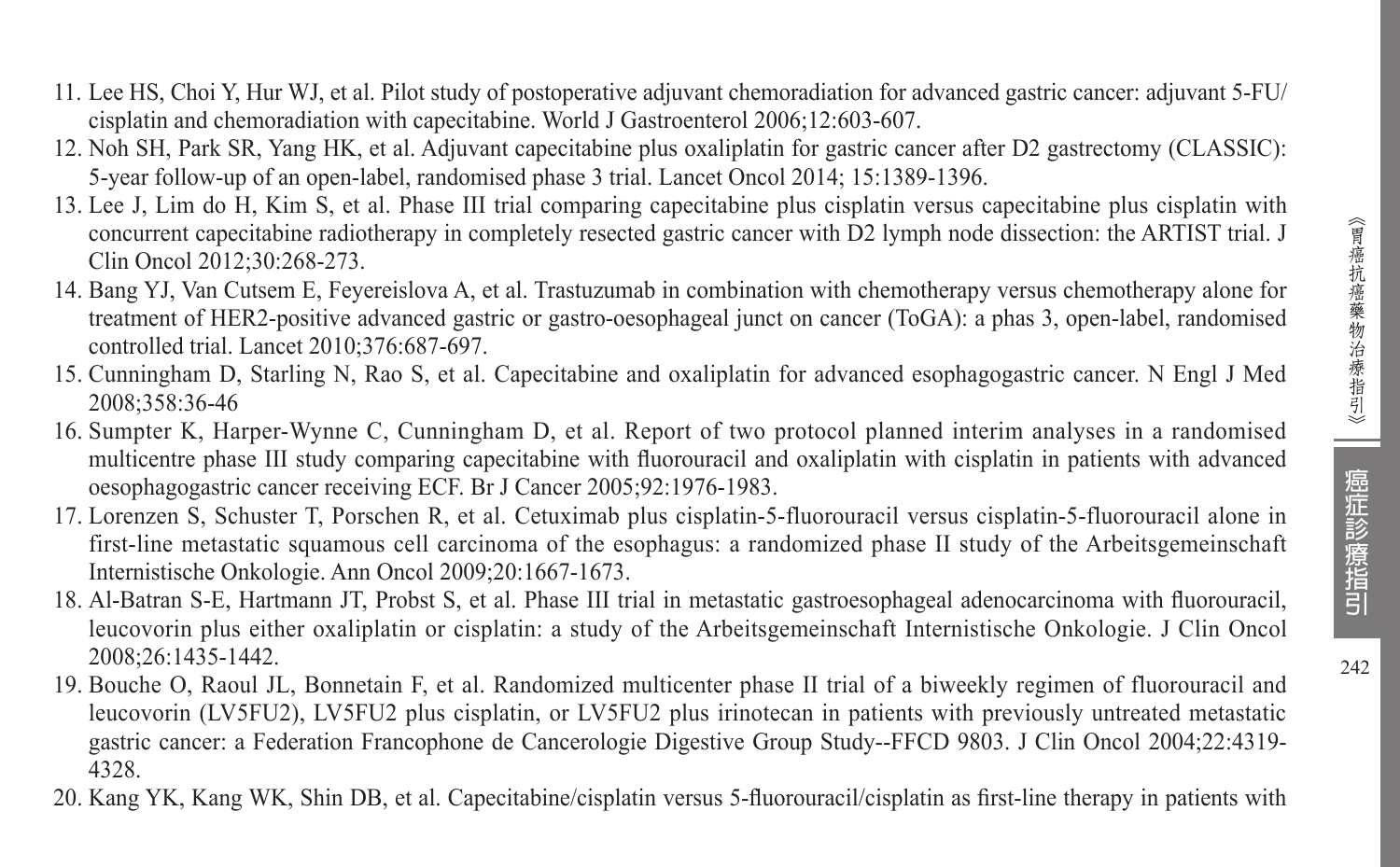advanced gastric cancer: a randomised phase III noninferiority trial. Ann Oncol 2009;20:666-673.

- 21. Enzinger PC, Burtness B, Hollis D, et al. CALGB 80403/ ECOG 1206: A randomized phase II study of three standard chemotherapy regimens (ECF, IC, FOLFOX) plus cetuximab in metastatic esophageal and GE junction cancer [abstract]. J Clin Oncol 2010;28 (Suppl 15):Abstract 4006.
- 22. Kim GM, Jeung HC, Rha SY, et al. A randomized phase II trial of S-1-oxaliplatin versus capecitabine-oxaliplatin in advanced gastric cancer. Eur J Cancer 2012;48:518-526.
- 23. Ilson DH, Forastiere A, Arquette M, et al. A phase II trial of paclitaxel and cisplatin in patients with advanced carcinoma of the esophagus. Cancer J 2000;6:316-323.
- 24. Petrasch S, Welt A, Reinacher A, et al. Chemotherapy with cisplatin and paclitaxel in patients with locally advanced, recurrent or metastatic oesophageal cancer. Br J Cancer 1998;78:511-514.
- 25. Gadgeel SM, Shields AF, Heilbrun LK, et al. Phase II study of paclitaxel and carboplatin in patients with advanced gastric cancer. Am J Clin Oncol 2003;26:37-41.
- 26. Kim JY, Do YR, Park KU, et al. A multi-center phase II study of docetaxel plus cisplatin as first-line therapy in patients with metastatic squamous cell esophageal cancer. Cancer Chemother Pharmacol 2010;66:31-36.
- 27. Ajani JA, Fodor MB, Tjulandin SA, et al. Phase II multi-institutional randomized trial of docetaxel plus cisplatin with or without fluorouracil in patients with untreated, advanced gastric, or gastroesophageal adenocarcinoma. J Clin Oncol 2005;23:5660-5667.
- 28. Ohtsu A, Shimada Y, Shirao K, et al. Randomized phase III trial of fluorouracil alone versus fluorouracil plus cisplatin versus uracil and tegafur plus mitomycin in patients with unresectable, advanced gastric cancer: The Japan Clinical Oncology Group Study (JCOG9205). J Clin Oncol 2003;21:54-59.
- 29. Hong YS, Song SY, Lee SI, et al. A phase II trial of capecitabine in previously untreated patients with advanced and/ or metastatic gastric cancer. Ann Oncol 2004;15:1344-1347.
- 30. Albertsson M, Johansson B, Friesland S, et al. Phase II studies on docetaxel alone every third week, or weekly in combination with gemcitabine in patients with primary locally advanced, metastatic, or recurrent esophageal cancer. Med Oncol 2007;24:407-412.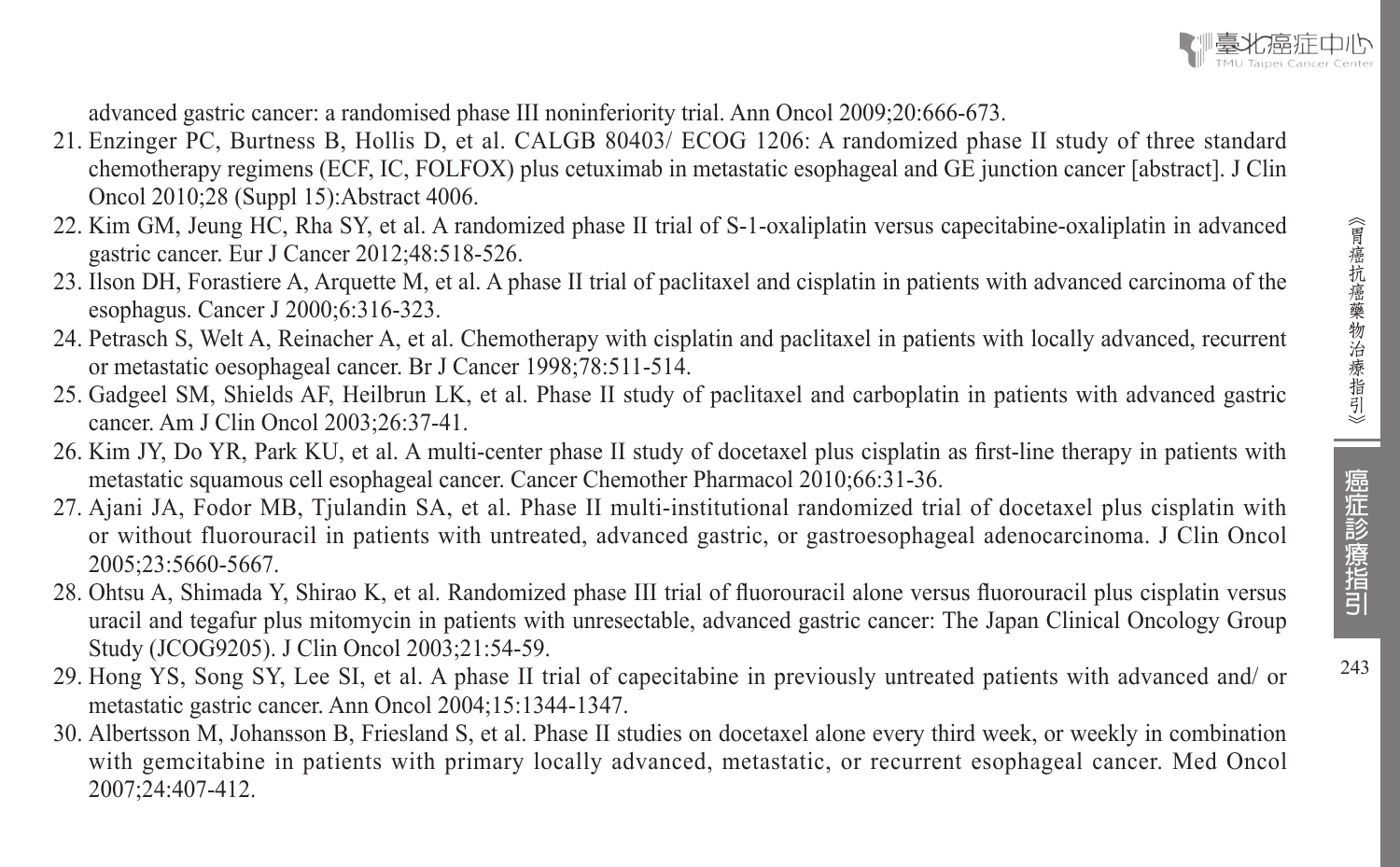- 31. Ford HE, Marshall A, Bridgewater JA, et al. Docetaxel versus active symptom control for refractory oesophagogastric adenocarcinoma (COUGAR-02): an open-label, phase 3 randomised controlled trial. Lancet Oncol 2014;15:78-86.
- 32. Ajani JA, Ilson DH, Daugherty K, et al. Activity of taxol in patients with squamous cell carcinoma and adenocarcinoma of the esophagus. J Natl Cancer Inst 1994;86:1086-1091.
- 33. Guimbaud R, Louvet C, Ries P, et al. Prospective, randomized, multicenter, phase III study of fluorouracil, leucovorin, and irinotecan versus epirubicin, cisplatin, and capecitabine in advanced gastric adenocarcinoma: A French Intergroup (Fédération Francophone de Cancérologie Digestive, Fédération Nationale des Centres de Lutte Contre le Cancer, and Groupe Coopérateur Multidisciplinaire en Oncologie) Study. J Clin Oncol 2014;32:3520-3526.
- 34. Shah MA, Janjigian YY, Stoller R, et al. Randomized multicenter phase II study of modified docetaxel, cisplatin, and fluorouracil (DCF) versus DCF plus growth factor support in patients with metastatic gastric adenocarcinoma: a study of the US Gastric Cancer Consortium. J Clin Oncol 2015;33:3874-3879.
- 35. Shankaran V, Mulcahy MF, Hochster HS, et al. Docetaxel, oxaliplatin, and 5-fluorouracil for the treatment of metastatic or unresectable gastric or gastroesophageal junction (GEJ) adenocarcinomas: Preliminary results of a phase II study. Gastrointestinal Cancers Symposium 2009:Abstract 47
- 36. Elkerm YM, Elsaid A, AL-Batran S, Pauligk C. Final results of a phase II trial of docetaxel-carboplatin-FU in locally advanced gastric carcinoma [abstract] [abstract]. Presented at the 2008 Gastrointestinal Cancers Symposium 2008. Abstract 38.
- 37. T. M. Kim, J. S. Kim, et al. Adjuvant 5-FU/cisplatin (FP) chemotherapy in curatively resected stage IIIA-IV M0 gastric cancer. Journal of Clinical Oncology 2005; 23: 4214-4214.
- 38. Lin YC, Liu HE, et al. Clinical benefit and response in patients with gastric cancer to weekly 24-hour infusion of high-dose 5-fluorouracil (5-FU) and leucovorin (LV). Anticancer Res. 1999;19(6C):5615-20.
- 39. Product Information: UFUR Capsule. tegafur, uracil oral capsules. 2015.
- 40. Product Information: TS-1 capsules. Tegafur, Gimeracil, Oteracil potassium oral capsules. 2015.
- 41. Kim Y, Kim M, Lee SH, et al. Paclitaxel and cisplatin combination chemotherapy for advanced gastric cancer failed to 5-fluorouracil-based chemotherapy. Journal of Clinical Oncology 2010; 28(15).
- 42. Prithviraj GK, Baksh K, Fulp W, et al. Carboplatin and paclitaxel as first-line treatment of unresectable or metastatic esophageal or gastric cancer. Dis Esophagus. 2015 Nov-Dec;28(8):782-7.